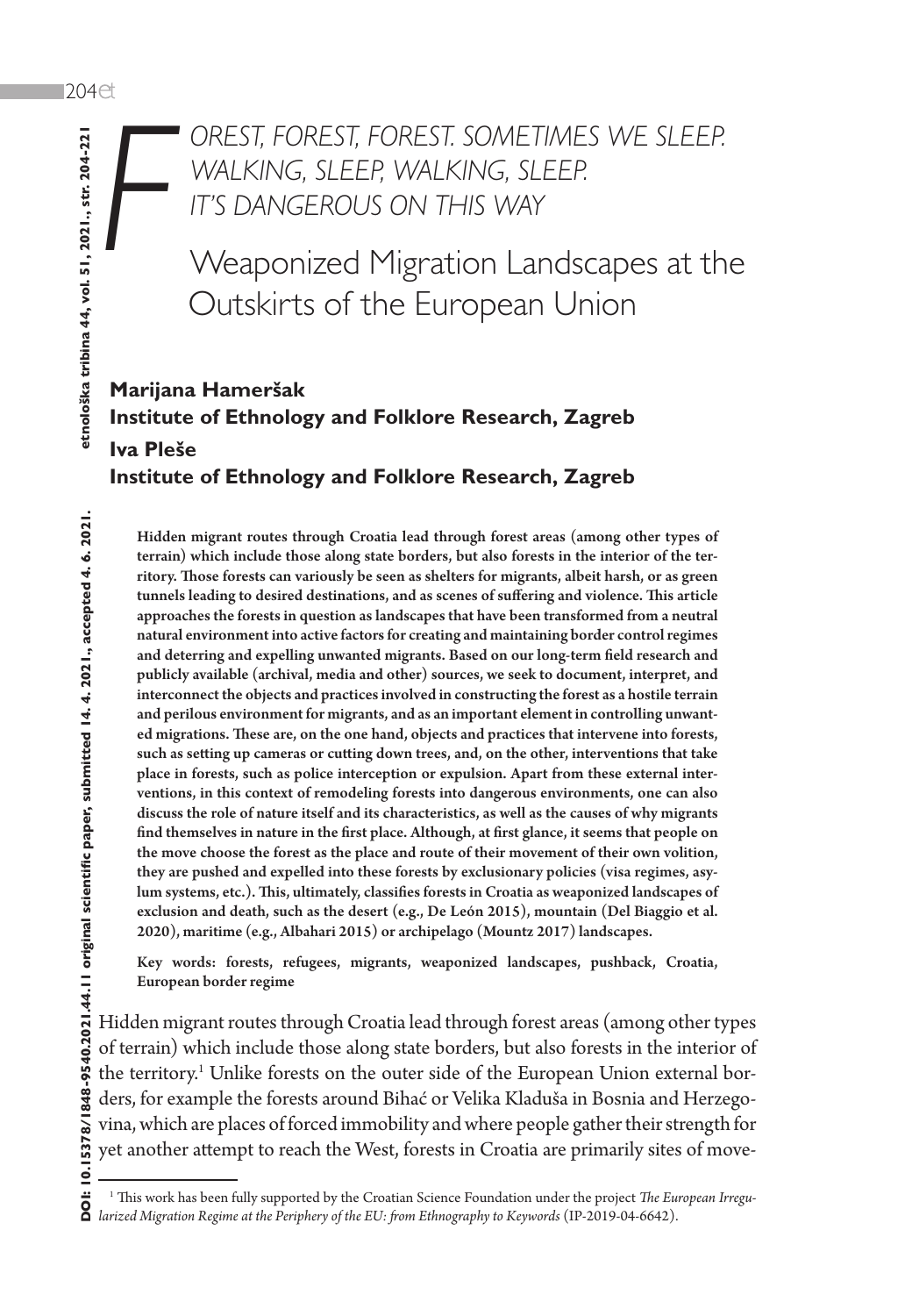#### MARIJANA HAMERŠAK, IVA PLEŠE. Forest, forest, forest…  $C(705$

ment, passage, and walking, serving as a sort of obstacle course that should be passed as quickly as possible by moving from one point to another.<sup>2</sup> This division of forest areas separates the landscape, which in biological and geomorphological terms is usually considered as a whole (with regard to tree species, wildlife, relief, etc.). Thus, the forest is divided into parts which, due to being located in different social and geopolitical environments, can differ radically. For example, on the Bosnian side of the state border, Plješivica and the forests associated with it are locations with makeshift migrant camps, the so-called *jungle camps* and starting points for the *game*, i.e., attempts to clandestinely cross the border. On the Croatian side of the border, these forests are places of clandestine border crossings, but also of constant surveillance.<sup>3</sup>

The forests in question are both deciduous and coniferous, dense and sparse, some with tall trees, at high altitudes and in the lowlands, near populated places or cities, somewhat landscaped or more "virgin," with forest paths and roads or macadam roads. These forests include both groves and deep forests, forests crisscrossed with streams or rivers, but also man-made structures (shelters, huts, mountain lodges, vacation homes) and are, therefore, at different stages of anthropization.<sup>4</sup> All these different types of forests provide protection to people on the move (cf. Czerny et al. 2021), which is a function they have served to various groups on the margins of society throughout history in these areas, providing cover for refugees during Ottoman rule (cf. Vlašić 2019: 82–83) and the Second World War (cf. Milošević 1981: 116–117), as well as for hajduks (cf. Vlašić 2019: 81–83) and partisans (cf. Kolar Dimitrijević 2008: 72). Aside from the fact that forest landscapes can variously be seen as refuges and shelters, albeit harsh ones, or as green tunnels leading to desired destinations, they can also be seen as sites of suffering and violence.

In this text, we will approach forests – both those associated with movement and those associated with immobility – as landscapes that have been transformed from a neutral natural environment into active factors for the creation and maintenance of border control regimes as well as for deterring and expelling unwanted migrants. We will approach them as landscapes that are oases of natural beauty, ideal for socalled active rest, walks, and hikes yet have been turned into places where people are injured, captured, humiliated, tortured, and subjected to suffering.

We will focus on the period following the closure of the Balkan corridor and mass, state-organized transit during the critical months of 2015 and 2016 (see Beznec et al. 2016, Bužinkić and Hameršak 2018), when the migrant movement be-

<sup>2</sup> Of course, in the broader context of the journey to Europe, which goes through many branching paths and in different directions and consists of plenty of backtracking, as well as more or less temporary states of immobility in addition to advancing towards the destination, the forests of Bosnia and Herzegovina are also places of transit, or at least they should be, from the perspective of migrants – just another section on a long and arduous journey.

<sup>3</sup> This shows the necessity of a transnational approach and research that transcends national borders at this level as well. The approach and research in question, on the one hand, try to follow the migration movement itself, and on the other, explore the different facets of the European migration control regime that are related on geopolitical locations and conditions.

<sup>4</sup> The forest as a *jungle*, which is a term used by at least one part of the migrants, refers, in addition to the forest and forest areas as described above, to green areas, but also to undeveloped or abandoned, unurbanized space in general. The term *jungle*, according to the interpretation of the name of the shanty town in Calais, comes from the Pashto word "jangal" (Agier et al. 2019: 2).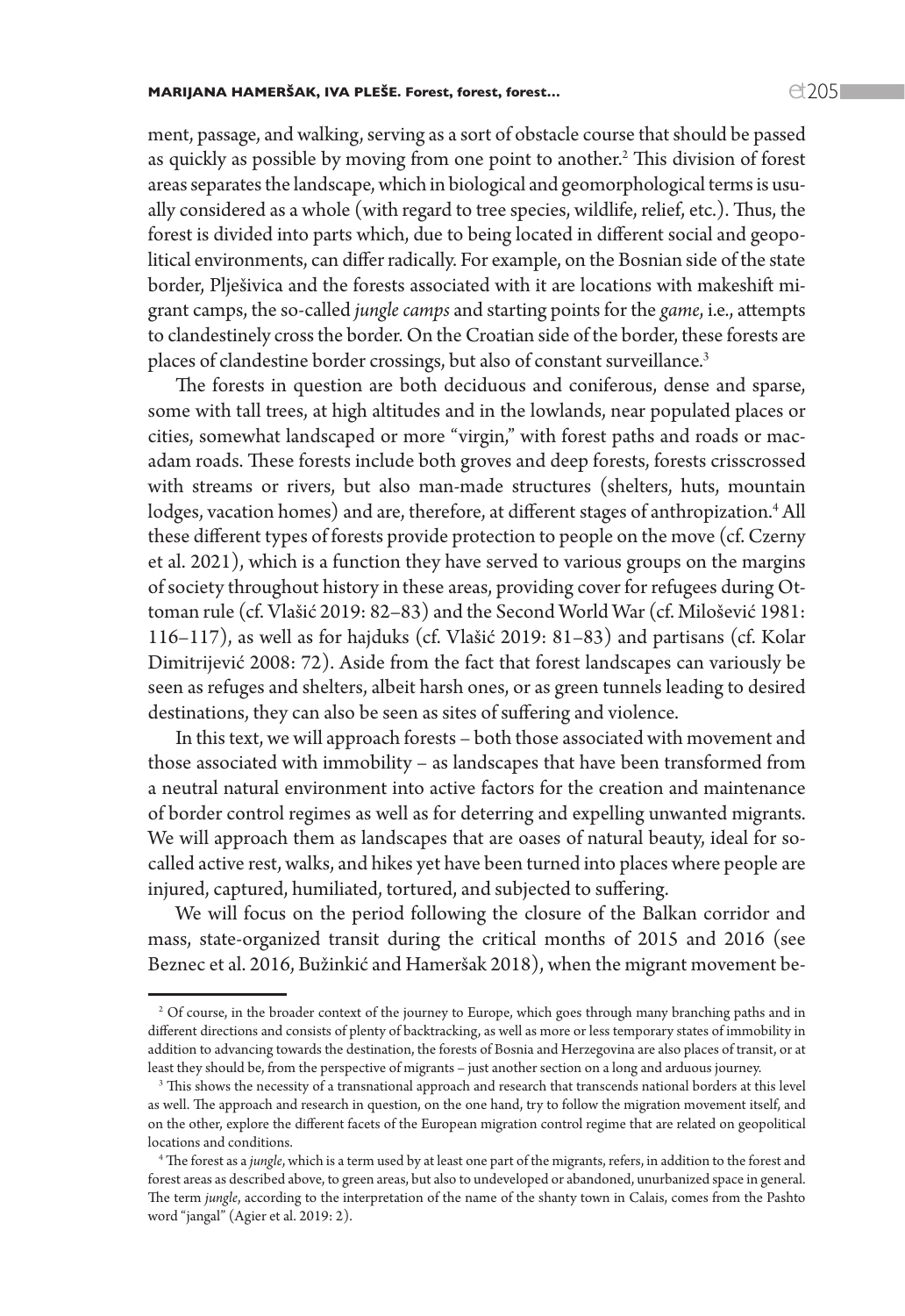came hidden again, and its routes numerous. Faced with a tightening border apparatus along the external EU border with Serbia, migrants opened new escape pathways (e.g., Stojić Mitrović et al. 2020). Today, they no longer enter Croatia primarily from Serbia, but rather from Bosnia and Herzegovina, which became part of the so-called migrant route from Greece to the centers of Europe. Thus, the movement discussed here additionally branches off and encompasses the area between Croatia and Slovenia which is distinguished by forests.

The following text, based on our long-term field research, but primarily on the analysis of publicly available (archival, media and other) sources, will seek to document, interpret, and interconnect objects and practices involved in constructing the forest as a hostile and dangerous environment for migrants as well as an important element in controlling unwanted migrations. These are, on the one hand, objects and practices that intervene into forests, such as setting up cameras or cutting down trees, and, on the other hand, interventions that take place in forests, such as police interception or expulsion. Apart from these external interventions, in this context of remodeling forests into dangerous environments, we can also discuss the natural environment itself and its characteristics, such as relief, wildlife, climate, and weather, all of which, taken together or individually, can be perilous to people on the move.

## Forests of surveillance

In everyday perception, a "real" forest is a synecdoche for nature, in contrast to our crowded, busy, urbanized, technologically advanced, and constantly monitored society. But forests can also be a crucial part in sophisticated technological systems, and vice versa, as we are reminded, for example, by radars that tower above the forests near our cities. The forests of today, in addition to the immediately visible giant towers on the summits of hills and mountains, feature other more or less sophisticated and noticeable technological products. These include various kinds of cameras, from camera traps for scientific monitoring of animals to so-called hunting cameras and cameras set up with the purpose to control the external borders of the European Union.

However, in addition to cameras explicitly set up for monitoring the border and its forest areas, other cameras are also used for such a purpose. For example, a camera allegedly set up by hunters on Plešivica hill above Rupa, near the Croatian-Slovenian border, to monitor bear activities recorded a group of migrants who "took a break on the hill on their way across the border" in June 2019 (Žic s. a.). In September and October 2020, photographs taken in Gorski Kotar showed "groups of illegal migrants on the move" (Goreta 2020). These photographs were originally posted on the personal Facebook profile of a local, self-proclaimed *border guard* who "regularly publishes information on the movement of illegal migrants in that part of Croatia."5

 $^{\circ}$  A text with the heading "Nož pod vrat" ("Knife under the throat") and the title "Kolone izbjeglica prestravile Gorski kotar: grupe naoružanih ljudi pljačkaju planinare, slučajne prolaznike, provaljuju u vikendice…" ("Refugees Terrorizing Gorski Kotar: Groups of Armed People Robbing Hikers, Passers-by, Breaking into Vacation Homes…,"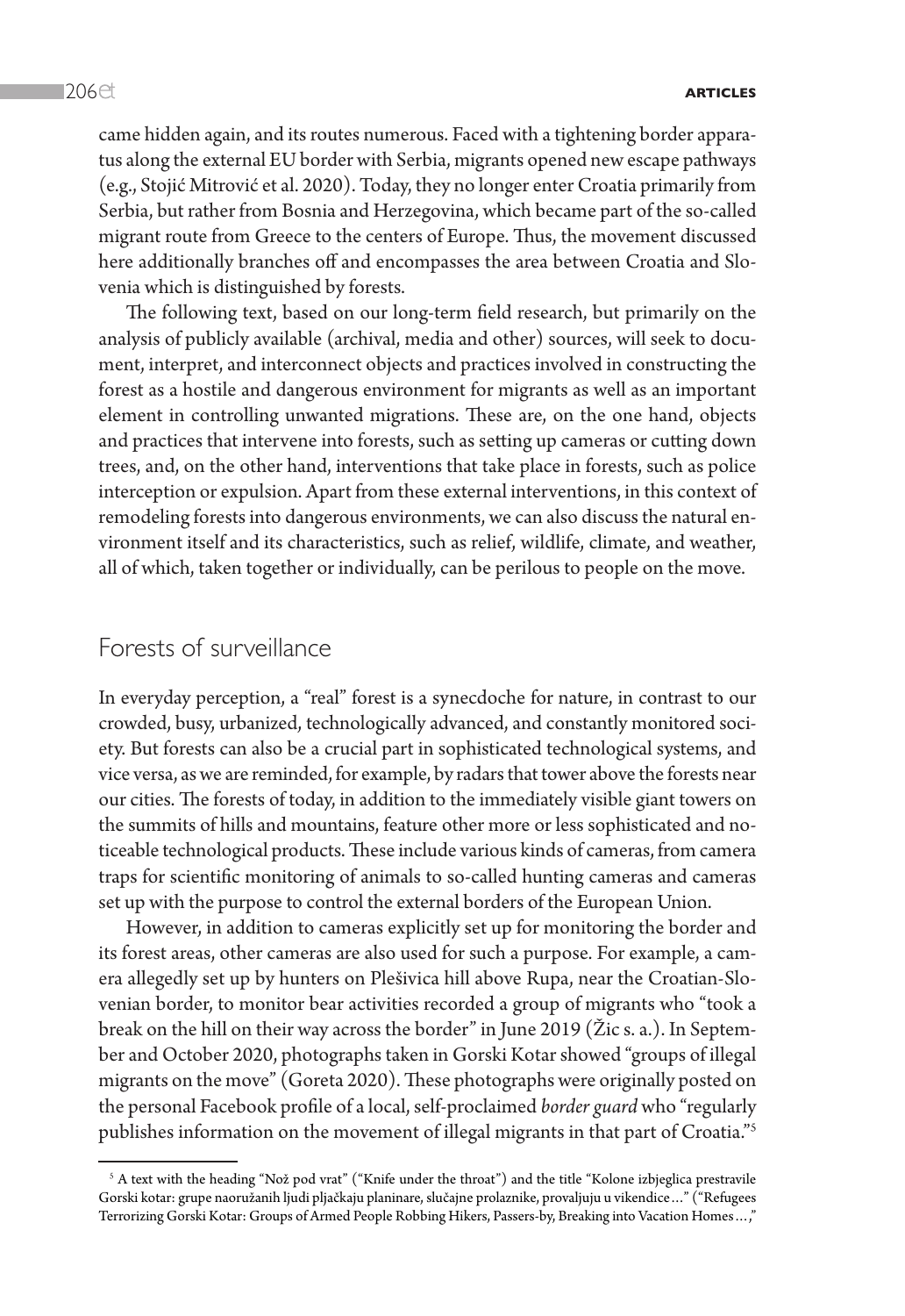#### MARIJANA HAMERŠAK, IVA PLEŠE. Forest, forest, forest...  $\text{C}$  207  $\text{C}$

Although not much is known about the origin of the recordings from his statements, it can be assumed that these recordings come from the surveillance camera of the local forestry administration and that, just like the footage from the hunting camera on Plešivica, this is a case of unauthorized *trafficking* in recorded content. In order to protect against fires and prevent the theft of wood, illegal trash disposal, and similar activities, the state forest and woodland management company ("Hrvatske šume") places cameras in various locations in forests: on trees, near forest warehouses, along forest paths, and elsewhere. These strategically placed cameras, which allegedly react to any movement and send recordings to mobile devices operated by the company, should not be used, as stated by the company itself, for the purpose of "classic surveillance" or "control of people's movement" (Petranović 2015). However, as can be seen from the cases stated above, footage from cameras set up for other purposes is also used in some type of control or in an attempt to control movement, even unofficially, from below.

In this context, informal calls on social networks for the installation of cameras on private structures in forests are interpreted not only as calls for the protection of private property, but also as calls for a self-organized "defense" of borders. The idea of mass surveillance carried out from below is also inherent in the recordings made with private mobile phones circulating on social networks, often in groups that call for mass surveillance, but also those calling for armed and other types of confrontations with migrants.<sup>6</sup> The material in question consists of photographs or videos of people on the move captured as they rest or pass by which are, more or less surreptitiously, taken by picnickers, hikers or passers-by and published in private and public groups. Judging by the number and types of cameras used to secretly record people on the move, their movement, intended to be hidden itself, is in fact constantly exposed to observation and recording.

Unlike the civilian monitoring of migrants, which is carried out "spontaneously," state-organized surveillance is part of a broader national and supranational migration control system aimed at securitization (Hess and Kasparek 2019; Huysmans 2006). The media and publicly available decisions on the allocation of resources from European funds, primarily the Internal Security Fund and the Schengen Facility,<sup>7</sup> refer to cameras "built into" the forest, but also to mobile cameras and other recording and surveillance devices, i.e. day and night cameras, manual thermal imaging devices, infrared handheld devices of binocular design, FLIR mobile cameras, Bushnell

Goreta 2020), published on the *Slobodna Dalmacija* portal, is an example of the distinctly anti-migrant media articles that are otherwise less frequent in the so-called mainstream national media. The reason for publishing this article and, in addition to the conversation with the mentioned local *border guard*, the only source was the footage from the mentioned camera placed in the forest.

 $^6$  In a group called "Gdje su viđeni migranti" ("Where migrants were seen"), which was still public at the time of publication in May 2019, one of the commentators recommended installing "WiFi cameras" on vacation homes and similar structures, which elicited a response from another commenter that one should "place mines all around the vacation home and just push the red button when you see a group on the camera" (Brakus 2019).

<sup>7</sup> Cf. [https://eufondovi.mup.hr/eu-fondovi/financijski-okvir-2014-2020/odluke-o-dodjeli-financijskih-sredsta](https://eufondovi.mup.hr/eu-fondovi/financijski-okvir-2014-2020/odluke-o-dodjeli-financijskih-sredstava/189)[va/189](https://eufondovi.mup.hr/eu-fondovi/financijski-okvir-2014-2020/odluke-o-dodjeli-financijskih-sredstava/189); [https://eufondovi.mup.hr/UserDocsImages/dokumenti/Schengenski%20instrument%20-%20popis%20](https://eufondovi.mup.hr/UserDocsImages/dokumenti/Schengenski%20instrument%20-%20popis%20projekata.pdf) [projekata.pdf](https://eufondovi.mup.hr/UserDocsImages/dokumenti/Schengenski%20instrument%20-%20popis%20projekata.pdf).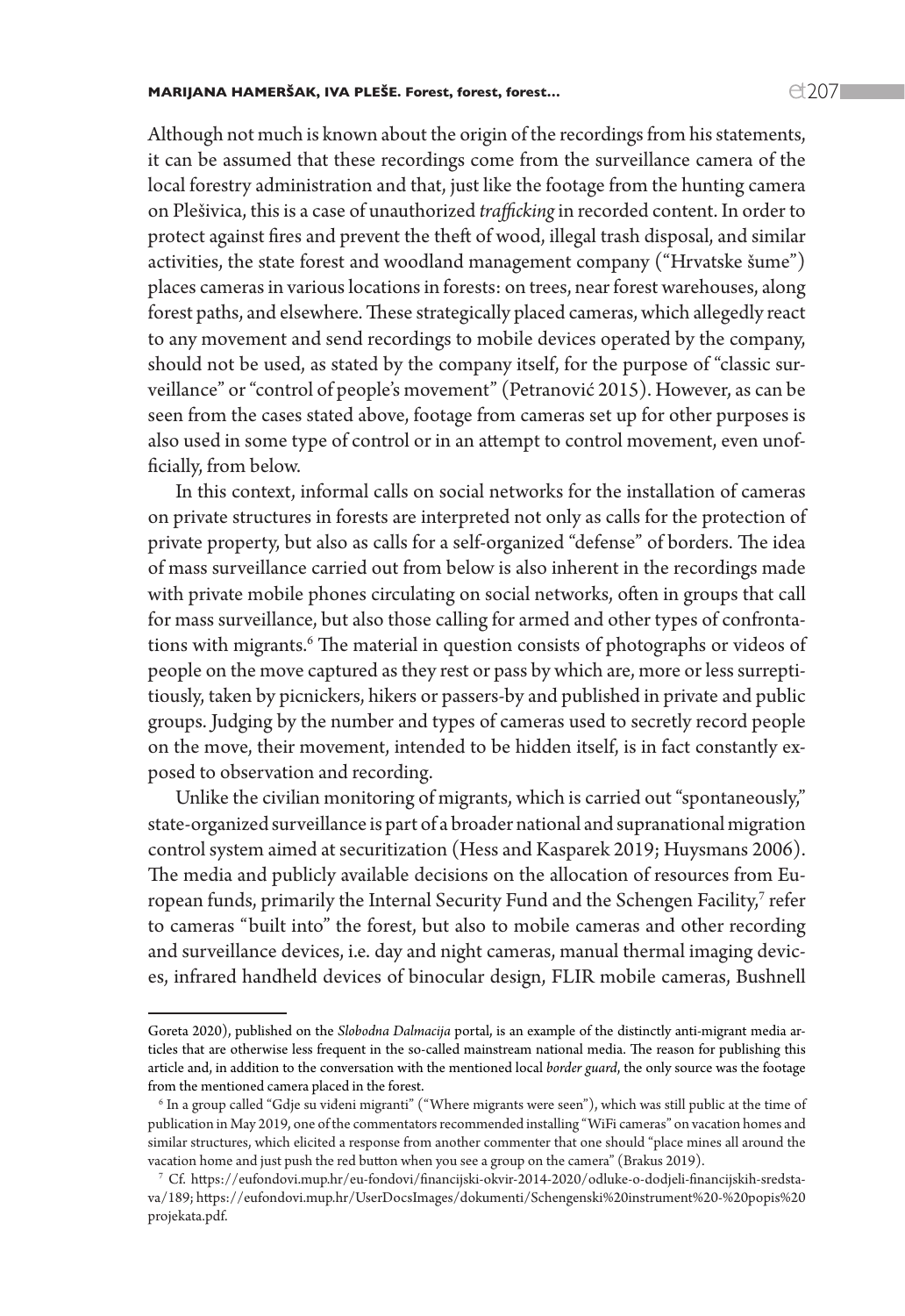cameras, thermal imaging cameras with a gyroscopic stabilizer, short-range sensor cameras, long-range cameras, drones, helicopters, trailers, and similar devices. As the list above suggests, evocative of a sort of "cabinet of curiosities," the means of visual technological surveillance of movement are numerous and diverse, and in response to the mobility of that movement, some of them are designed to be mobile themselves.

In the reports on pushbacks, which we use in this paper as sources for ethnographic statements, $^8$  binoculars, cameras, drones, and helicopters are objects mentioned by people on the move in describing their journey through the forest, or, more precisely, their encounters with the police in the forest or the moments that immediately preceded them. Sometimes they refer to a device that they believe was used for capturing them, even though they did not actually see it, such as the *camera they believe caught them sleeping in the forest* ( July 11, 2019).9 Similarly, *they believe they were tracked with night binoculars*, given that the *officers seemed to have been waiting for them to exit the forest at the very spot where they eventually exited* (March 13, 2019). They noticed cameras while on the move or resting, one of which was placed *at eye-level in a tree* (November 12, 2019), another one *along the roadside, next to the forest* (October 22, 2019), a third one *in the top of a tree near the river at the location where the police caught them* (April 27, 2018). Sometimes they would spot lights, but did not know what device was their source, prior to their encounters with the police: *the lights they saw just before they were approached by police officers in black uniforms* could be lights coming from *flashlights* or *cameras placed on the Slovenian side of the border river* (October 16, 2018).

While the static cameras or binoculars carried by police officers (October 8, 2018) can be identified primarily by sight, hearing is the primary sense used for identifying other, related devices, especially at night: *as they walked through the woods, around midnight, they heard a drone flying overhead, and soon they saw police officers running after them* (September 29, 2018); *shortly after dusk, they heard the buzzing of a drone which had targeted them from afar, it hovered above for a few minutes and after it had closed in on them – when they tried to run up a hill, they were ambushed by a group of "commandos"* (October 15, 2019). Whether drones are discovered primarily by sound or by sight and flight (April 22, 2019), they are always associated with the arrival of the police or with a swiftly deployed ambush.

Knowing that the forests and other pathways used to reach their desired destinations are under technological surveillance, the people on the move adapt and change their strategies for border crossings based on their own experiences or those of oth-

<sup>8</sup> The reports in question come from a collection of reports on pushbacks published on the Border Violence Monitoring Network website, [https://www.borderviolence.eu/violence-reports/.](https://www.borderviolence.eu/violence-reports/) 9

<sup>&</sup>lt;sup>9</sup> Here and elsewhere in the text where reference is made only to the date, the source is the aforementioned Border Violence Monitoring Network (<https://www.borderviolence.eu/violence-reports/>) collection in which the report is stored under the stated date. The examples are mostly stated in italics, not in quotation marks, because they are mostly paraphrases, not verbatim quotes from the original. Statements similar to the ones we cite in the paper can be easily found in other reports from this collection (with other dates), but we do not cite them here so that the large number of references does not make the text difficult to read. The Border Violence Monitoring Network has also published a special report, a preliminary overview on the role of technology in pushbacks from Croatia to Bosnia and Herzegovina and Serbia, which is referred to here (Sapoch and Barker s. a).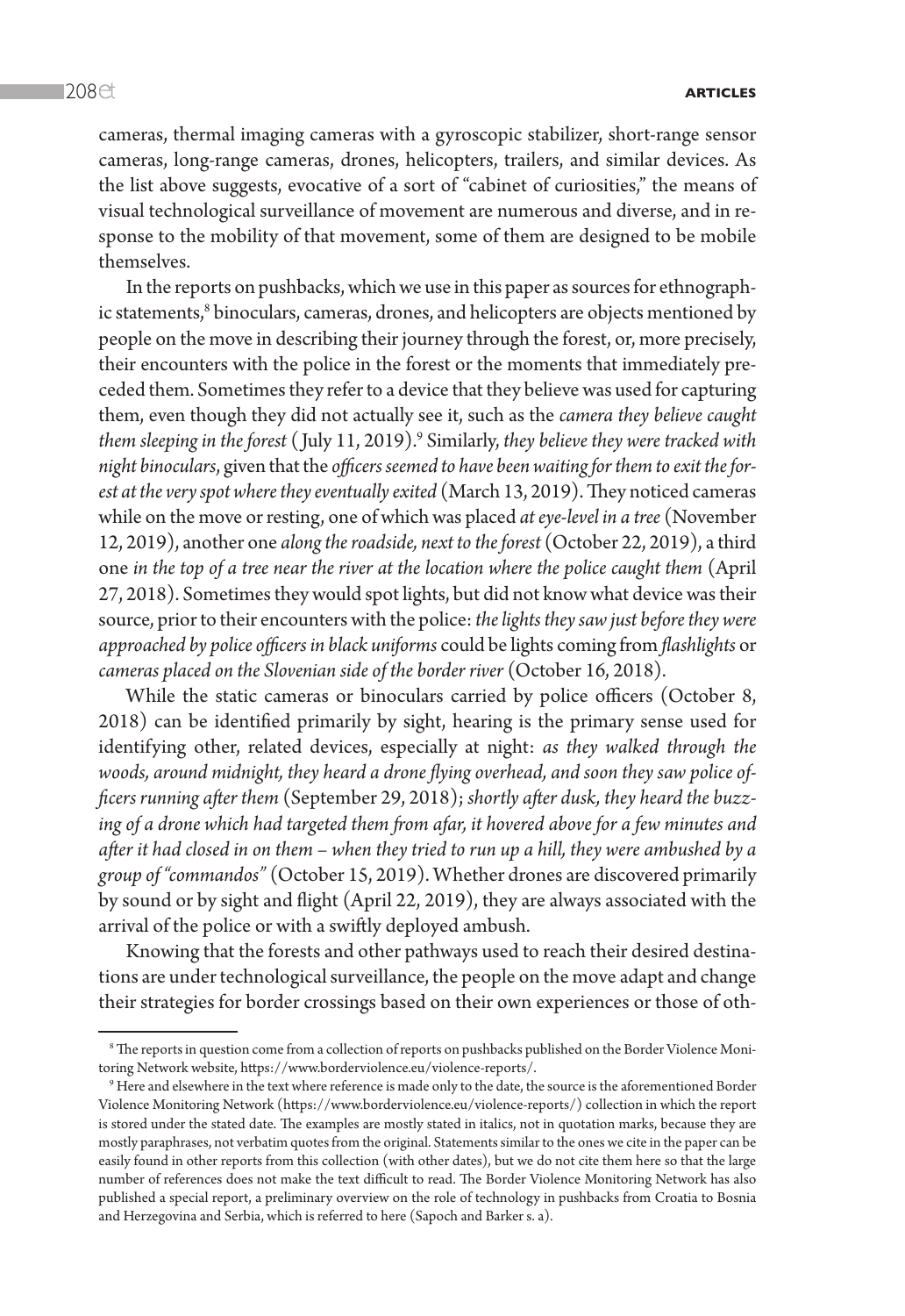#### MARIJANA HAMERŠAK, IVA PLEŠE. Forest, forest, forest…  $C(709$

ers. One testimony regarding an attempt to pass through Croatia points out that it is *important to try to cross the border in the early morning hours, given that police apprehension along the border at night is more violent and assisted by more surveillance technology:* "Yes, because during night there are drones. You see them, I think there is ten. They see you. You cannot cross the border during night because when the police catches you in the night, they beat you a lot. They break you" (August 5, 2019).

The forest, therefore, from all the perspectives presented here, is demonstrably hyper-surveilled from the ground and air. This is a case of the so-called the paradox of "irregular" migration characterized by simultaneous movement on the sly and hypervisibility (Tazzioli 2018a: 12). In the context of border control, the means of visual technology are used in specific ways, primarily with the purpose of alarming the authorities and overcoming spatial distances. Based on information obtained through footage from various devices, interventions, captures, apprehensions, and pushbacks are also organized. However, some of the recordings are used primarily for documentary purposes. The literature on visual surveillance at the borders of the European Union (e.g., Tazzioli 2018a, Walters 2016) pays special attention to technological systems such as EUROSUR or JORA, which, unlike systems designed for notifying authorities in real-time, are focused on visual surveillance with the aim of archiving and analysis of future risks. In these instances, archiving is given priority over alarming, surveillance is subordinate to analysis or research, and immediate intervention gives way to experimentation and dystopian scenarios.

In addition to this advanced technological weaponizing of the forest, basic technical interventions are used for anti-migrant purposes in the field. One such intervention is the felling of the forest on Plješivica, which was reported in the Croatian and Bosnian media primarily in May 2020, mostly due to objections from Bosnia and Herzegovina that the Croatian forest management company is cutting down trees on the territory of Bosnia and Herzegovina. Although the felling of trees seems to, at least from a layman's perspective and to use a phrase from the *Forest Act*, "disrupt forest management and reduce the future value of the forest," it is not legally considered an anti-environmental act and devastation of forest given the institutions that implement these actions and its purpose. According to the *Forest Act* (official gazette "Narodne novine" no. 68/18), forests and forest lands owned by the Republic of Croatia can be excluded from a forest management area for "the purpose of state border control or ensuring the visibility of the border line" at the request of the "central body responsible for internal affairs." Therefore, the Ministry of the Interior, when asked about the felling of trees on the slopes of Plješivica, confirmed, using euphemisms, that the state forest management company "is carrying out certain activities in the border area, based on a request from the Police Directorate" and added that such "activities" were carried out "during the previous year as well, with the aim of better visibility regarding the protection and surveillance of the state border and the prevention of illegal entry into the Republic of Croatia."10

<sup>10</sup> Cf. [https://www.rtl.hr/vijesti-hr/novosti/hrvatska/3818952/hrvatske-sume-krce-sumu-na-granici-s-bih-zb](https://www.rtl.hr/vijesti-hr/novosti/hrvatska/3818952/hrvatske-sume-krce-sumu-na-granici-s-bih-zbog-migranata-rtl-ov-boris-misevic-donosi-detalje/)[og-migranata-rtl-ov-boris-misevic-donosi-detalje/.](https://www.rtl.hr/vijesti-hr/novosti/hrvatska/3818952/hrvatske-sume-krce-sumu-na-granici-s-bih-zbog-migranata-rtl-ov-boris-misevic-donosi-detalje/) We also contacted Hrvatske šume during our research on sev-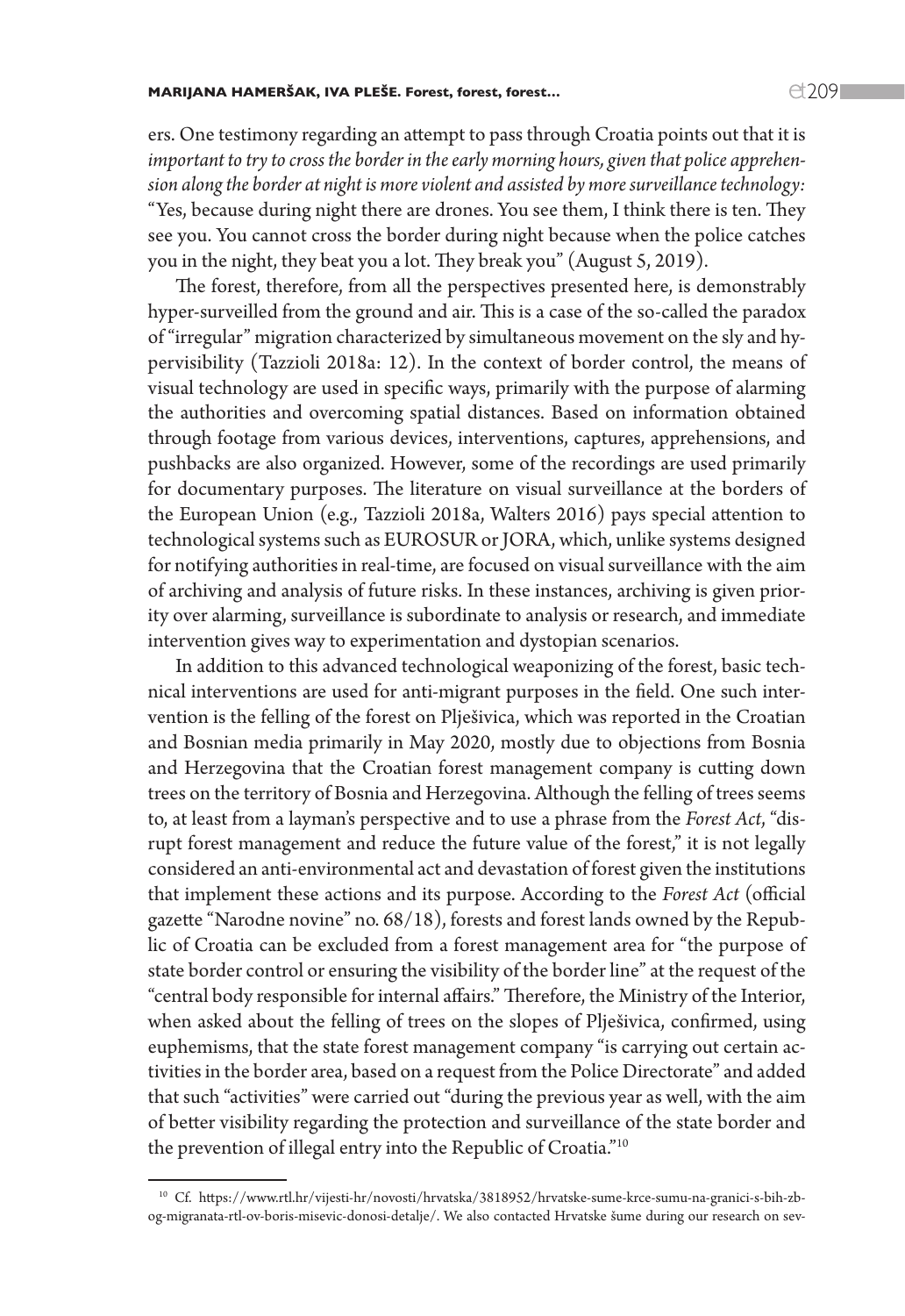It should be noted that the police referred to the so-called integrated border management (Miljuš 2020), a term that is historically strongly related to the reorientation of the European Union migration and border policies towards securitization and management strategies for directing the movement of people (cf. Karamanidou and Kasparek 2018). It is, however, an (almost) "empty signifier" (Karamanidou and Kasparek 2018: 18), an umbrella term for loosely related acts, policies and actors that includes "elements such as strong and regular risk analysis, improved inter-agency cooperation and the use of state-of-the-art technology" (European Commission 2015: 4). In Croatia, the implementation of the *Integrated Border Management Strategy* (official gazette "Narodne novine" no. 91/19), in the "inter-agency cooperation" of the Ministry of the Interior and the state companies for water management ("Hrvatske vode") and forest management ("Hrvatske šume"), is used as justification for systematically "cleaning" the terrain. From 2016 to 2018, in accordance with this policy, about 163 km of drainage canals were "cleaned" only in the area of the Vukovar-Srijem Police Administration, as well as numerous "rivers and streams along the natural border between the Republic of Croatia and Bosnia and Herzegovina" (Vlada 2018a: 72). The media reported on only some of these interventions, with varying degrees of public response. In addition to the above-mentioned felling of the Plješivica forest, we should also mention the felling of willow trees and other vegetation along the Una River, also on the border between Croatia and Bosnia and Herzegovina (Žada 2019).

Historically speaking, the strategic deforestation for "border management" purposes is a continuation of similar interventions conducted in these areas, for example completely clearing all vegetation along the railway, road, and military facilities in Gorski Kotar, which was undertaken by the Italian administration during the Second World War in order to prevent partisans from carrying out acts of sabotage and which allegedly involved cutting down 850 hectares of forest with a wood mass of 425,000 m3 (Klepac 1997: 53). Going further back in history, in the border area between Slavonia and the Ottoman Empire, the method of "cutting in" (*zasjeka*) was confirmed to be used (Andrić 2017: 73), which was also associated with tree felling. However, this method was not meant to create "empty space," but to place the cut trees as obstacles on forest roads. Like embankments made from earth, fallen trees and excavated ditches as artificially created border lines in the Slavonian-Turkish borderlands and elsewhere in the Hungarian-Croatian Middle Ages (Andrić 2017: 73), the placement of concrete blocks and other obstacles on roads, macadams, and forest roads due to the Schengen area (Vlada 2014, 2018b) is aimed at preventing the movement of people. Similarly, the bald line made on Plješivica by the state forest management company on the order of the Ministry of the Interior, visible from the air and from the base of the mountain, and even from the city of Bihać, is intended to stop the movement of unwanted passengers. This is not a physical obstacle that is difficult to cross, but a clear space where the enemy – albeit one which does not

eral occasions, but did not receive any feedback. While working on the topic of forests and irregularized migration, we contacted the Ministry of the Interior, but they also did not provide us with a response.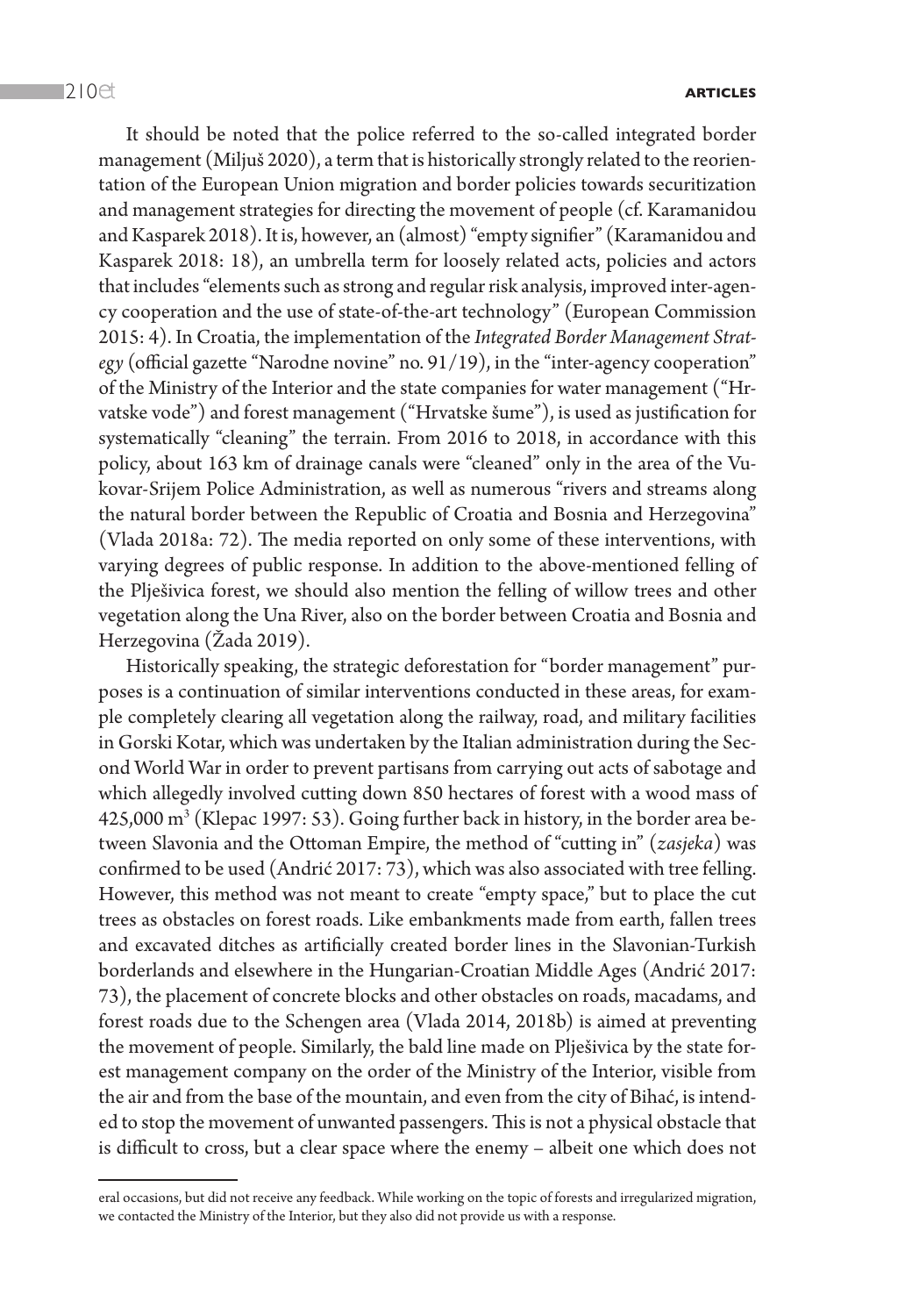intend to occupy the territory – is easy to spot. The importance of *better visibility* is pointed out, for example, by the head of the Croatian Border Administration, while speaking about the surveillance of migrants located in Bosnia and Herzegovina. After migrants moved closer to the border with Croatia following the closure of some camps in Bosnia and Herzegovina, the surveillance is even better than before: "With our systems for detecting and monitoring migrants, we can clearly survey the situation and, based on these technical devices at our disposal, react in time" (HINA 2020). Or, as explicitly stated in the report on the implementation of the mentioned integrated management, this type of interventions contributes to the "visibility of the state border with the Republic of Serbia and Bosnia and Herzegovina, and the operational efficiency of technical equipment (especially thermal imaging systems), and the responsiveness of border police in combating illegal migration" (Vlada 2018a: 72). With the reference to technical devices and thermal imaging systems, the apparatus aimed at detecting people in forests is completed, while the technological interventions used for this purpose, numerous in type and quantity, prove to be dependent on historically tested, extensive, but technologically rudimentary interventions.

## Forests of capture and pushbacks

In addition to various kinds of cameras as objects that come from outside the forest and are placed there by humans, the cutting of trees or placing obstacles as practices aimed at controlling unwanted movements, people on the move also directly encounter other people in the forest. When it comes to such "encounters," the media place particular focus, along with *catching smugglers* and *busting smuggling rings*  (Večernji list 2020) and *migrants breaking into* vacation homes, hunting lodges, mountain lodges and other facilities (Mrvoš 2018), on *rescue* operations. "Police Boasts: Six Exhausted Migrants Rescued in Forest Near Plješevica" (D. B. 2019); "Police Rescues Migrants Suffering from Hypothermia Near Aljmaš" (Bradarić 2021); "Dramatic Rescue: Migrants Stuck in Deep Snow, Police Officers Carry Hypothermic Children in Their Arms" (Vijesti.hr 2019) – these are just some of the headlines in the domestic media which, in the tried and tested tradition of oxymoronic combination of compassion and repression (Fassin 2005), add a humanitarian note, using the spectacle of the rescue, to a context otherwise shaped almost exclusively as an issue of security.

Other sources, from regular monthly field reports from activists to investigative journalism reports with statements from victims, witnesses, doctors, and even police officers,<sup>11</sup> and to our field insights, show that migrants' encounters with other people in the forest, primarily the police, exhibit other qualities, and that the forests in these

<sup>&</sup>lt;sup>11</sup> For insight into some of the sources, see, e.g., the report *The Asylum Work Group and the Counselling Office of Workers* (2020) or the introduction to the *Fourth Report on Illegal Pushbacks of Refugees from the Republic of Croatia*  (Are you Syrious et al. 2018).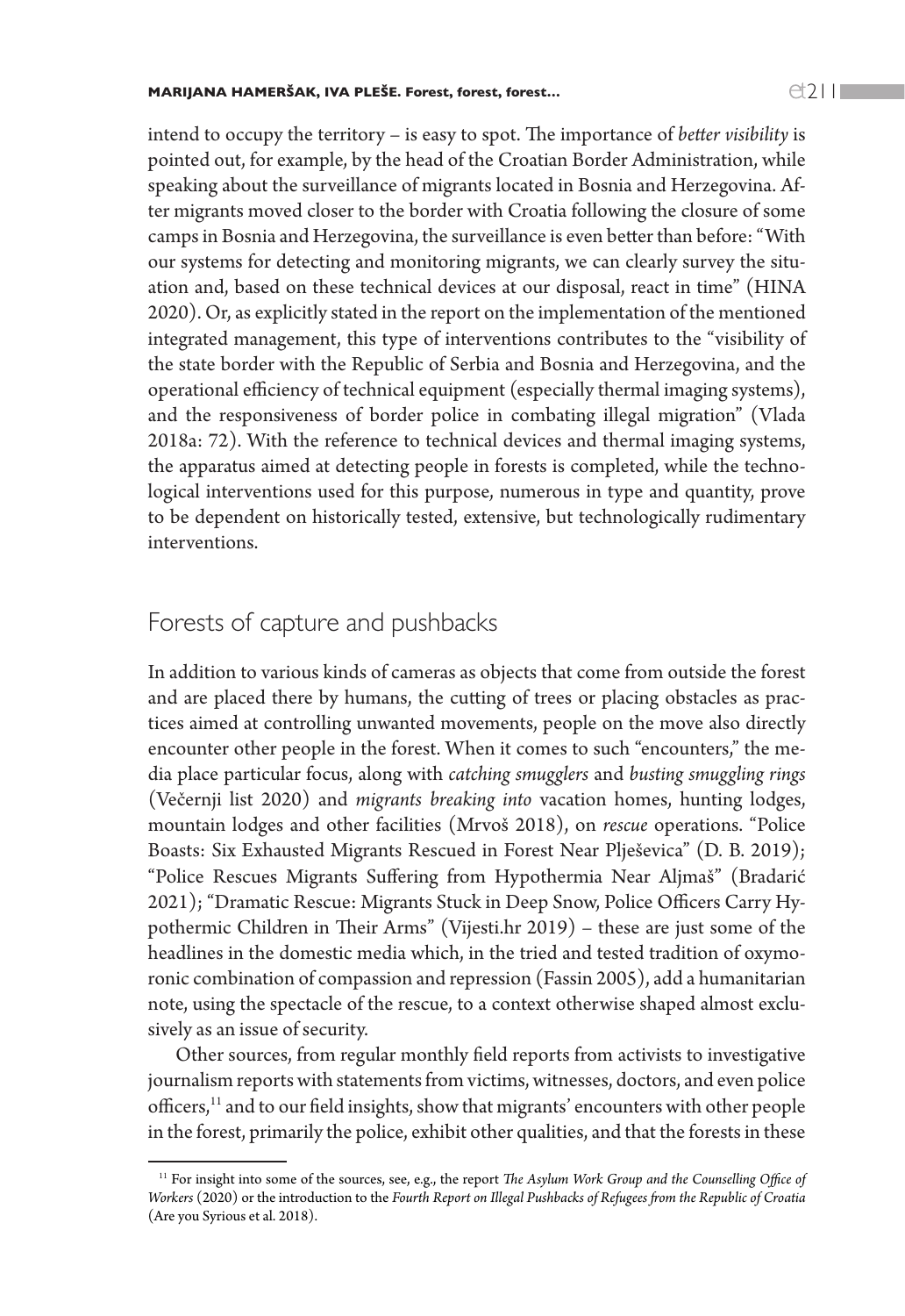scenarios turn into scenes of capture, intimidation, humiliation and pushbacks, as opposed to rescues.

In the reports on pushbacks from Croatia to Bosnia and Herzegovina and Serbia mentioned earlier, which focus on encounters with the Croatian police, forests are singled out as one of the regular spatial elements, in addition to roads, railways, villages, or police stations. Unlike roads and settlements that are given names more frequently, such as the "road A1" (October 24, 2018), Korenica (April 15, 2019) or Slunj (December 31, 2019), the forests from these reports remain anonymous or are related to a toponym, such as the "forest near Vinkovci" (April 29, 2018) or the "forest near Karlovac" ( July 7, 2018). Also, these forests are mostly not described at all, or are described only in the most basic terms, so it is not possible to know which and what kind of forests are in question based on the reports. However, the different "functions" of forests in this context can still be inferred. In addition to the already mentioned protection or shelter for people on the move and as a place of long journeys on foot, occasional waiting and struggles with nature, the forests are primarily presented in reports as a place of interception and capture, a prelude to expulsion and as a place of expulsion itself or literal pushback across the green border. The reports clearly show that all forests, from those within the territory to those along the borders with the neighboring countries to the east and west, can be places of capture and the preludes to pushbacks, while the locations of final expulsion are always only forests on the external border of the European Union, along the border with Croatia's eastern neighbors.

Thus, for instance, a *forest near the border* (March 6, 2019), *a small road in the forest*  (August 2, 2017), a *forest path* (February 22, 2020), *forest near Road no. 1* (August 13, 2018) and other forests or areas near forests are locations where police intercepts or *waits in ambush* ( January 5, 2019), *detects* ( July 5, 2018), *finds* (September 1, 2017), *catches* (October 18, 2018) and *arrests* (February 16, 2018) people on the move. One such location, more precisely a location designated for police waiting for migrants, is the mountain lodge on Risnjak in Gorski Kotar as presented in a text of an anonymous mountaineer, with whom we spoke in person: "When we entered the living room of the mountain lodge, I saw an automatic rifle on a table and two special force officers talking to the manager of the lodge. At first, we did not understand what was happening, but we soon learned that the special police had become part of everyday life in the lodge. We did not receive any official explanation as to why there were armed special forces in full combat gear among us, but the manager of the home told us that 'they are protecting us from refugees'" (s. n. 2019). That evening, the special forces did encounter migrants: "Several of them arrived and asked for water, and a younger couple immediately handed them a bottle, so they sat on the floor exhausted and drank the water. The young couple did not even have time to warn them that there were special forces nearby, as the special forces rushed out after one of the people who had seen the arrival of the refugees reported their presence to them" (s. n. 2019).

Just as cameras in forests or near forests signal to people on the move the possible quick arrival of the police, as described in the previous section, so can encounters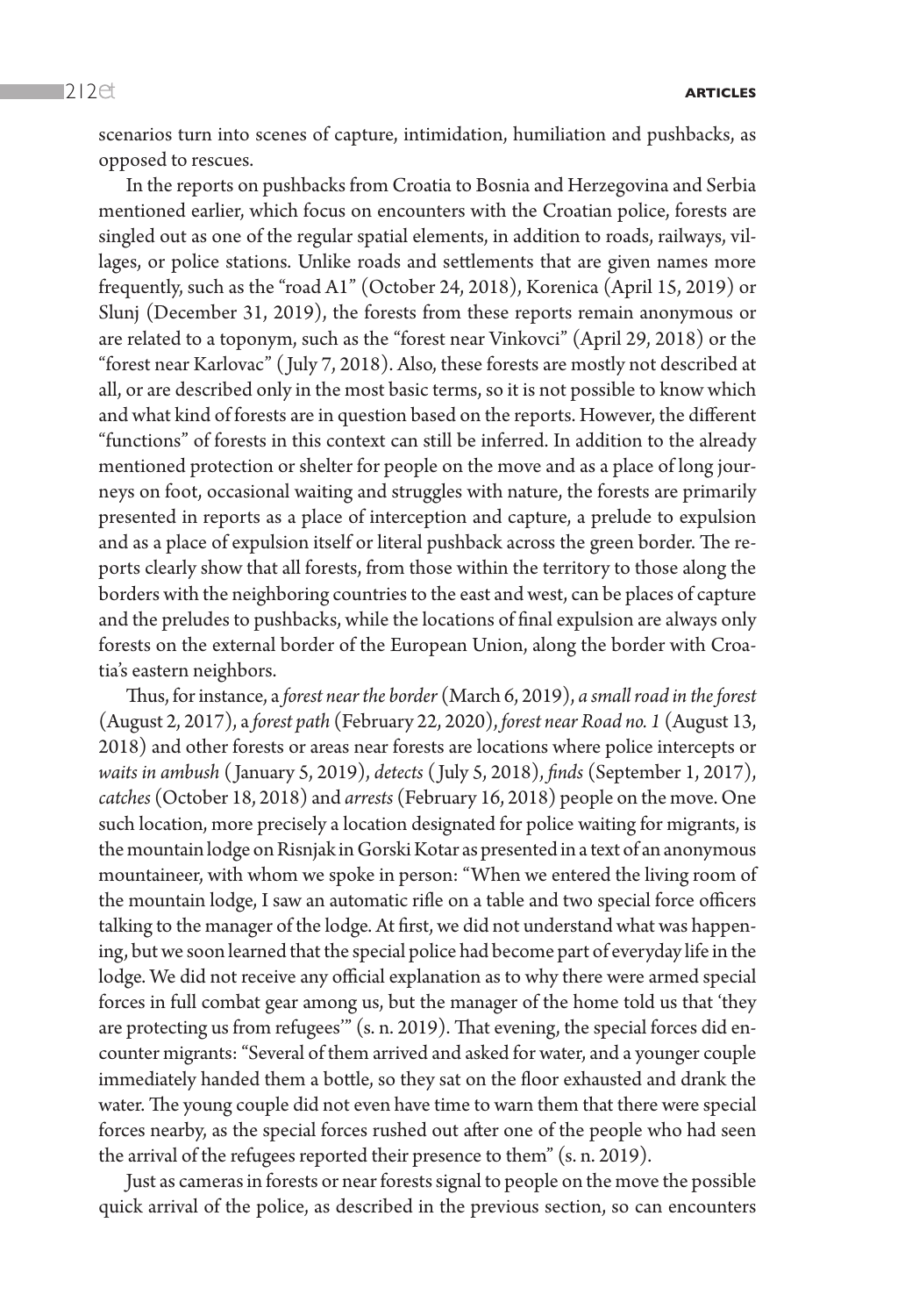with people, in the forests or near them, with *local people* ( July 23, 2018), *hunters* (August 13, 2018), or with visitors of mountain lodges, as described above, also be seen as warning signs. One can see that people on the move perceive such encounters as a possible precursor to police action based, for example, on the encounter between a hiker and migrants on a hiking trail. While describing the event, she told us, among other things: *one of them, their guide, dropped to the ground, held his hands as if praying, and begged us not to call the police.* This was, she says, *body language intended to show non-aggression*. Another hiker told us how she witnessed the arrival of migrants in a mountain lodge: *the custodian told her not to go out, she called these people to give them food, and she went to call the special forces, but the people figured out was going on, so they just continued on.*

Running into people in forests, near forests, or elsewhere along the migrant trails does not necessarily involve reports to the police. Sometimes, in fact, these encounters are more friendly in nature. The hiker who described her encounter with a group of people on the hiking trail and her communication with their *guide*, told us that she and her companion, despite feeling uneasy because of the sudden and unexpected encounter in the forest, gave the guide some water they had with them and then continued on their way. Similar recounts, although much rarer than ones that are antimigrant, can be found in the media, in articles about migrant movements in Croatia. For example, one person states the following when looking back at their meeting with migrants in the forests around Rijeka: "Tired, exhausted, dirty. They asked for water because they were thirsty. We gave them something to drink and some food and they went on their way" (Glavan 2018). One description from a pushback report, from the perspective of people on the move, also points to behavior that, had it not been for the criminalization of aid and solidarity and the public persecution of migrants,<sup>12</sup> would have been expected, especially taking into account the tradition of helping troubled travelers:13 *We met some nice men cutting wood in the jungle who gave us food and water and pointed us in the right direction.* The description of this encounter ends with a sentence that suggests that the *woodcutters* left a special impression on people on the move: "We call this the woodcutters' road" (October 25, 2019).

Just as encounters between people on the move and other people in the forest or elsewhere on the road may or may not ultimately lead to capture and then expulsion, the forest itself, or its terrain, soil configuration and similar factors, as we have seen, can be an element that can help or hinder the police. Reports sometimes suggest that the forest and its trees provided protection from view and helped the migrants escape from the police (August 25, 2018). But the reverse is also sometimes true, when the configuration of the forest proves helpful to the catchers (October 15, 2019). The previously mentioned text of the hiker who described the action of the special police at the mountain lodge also reveals the role of nature and soil con-

<sup>&</sup>lt;sup>12</sup> Cf. reports (Ćuća, 2019) for Croatia or Europe (Fekete et al., 2017) and articles by, e.g. Pallister-Wilkins (2018), Tazzioli (2018b), Zorn (2021).

<sup>&</sup>lt;sup>13</sup> For traditional and otherwise established principles of helping travelers in distress or hospitality in general cf. e.g. Lipovec Čebron et al. 2020, Rozakou 2012 and 2016.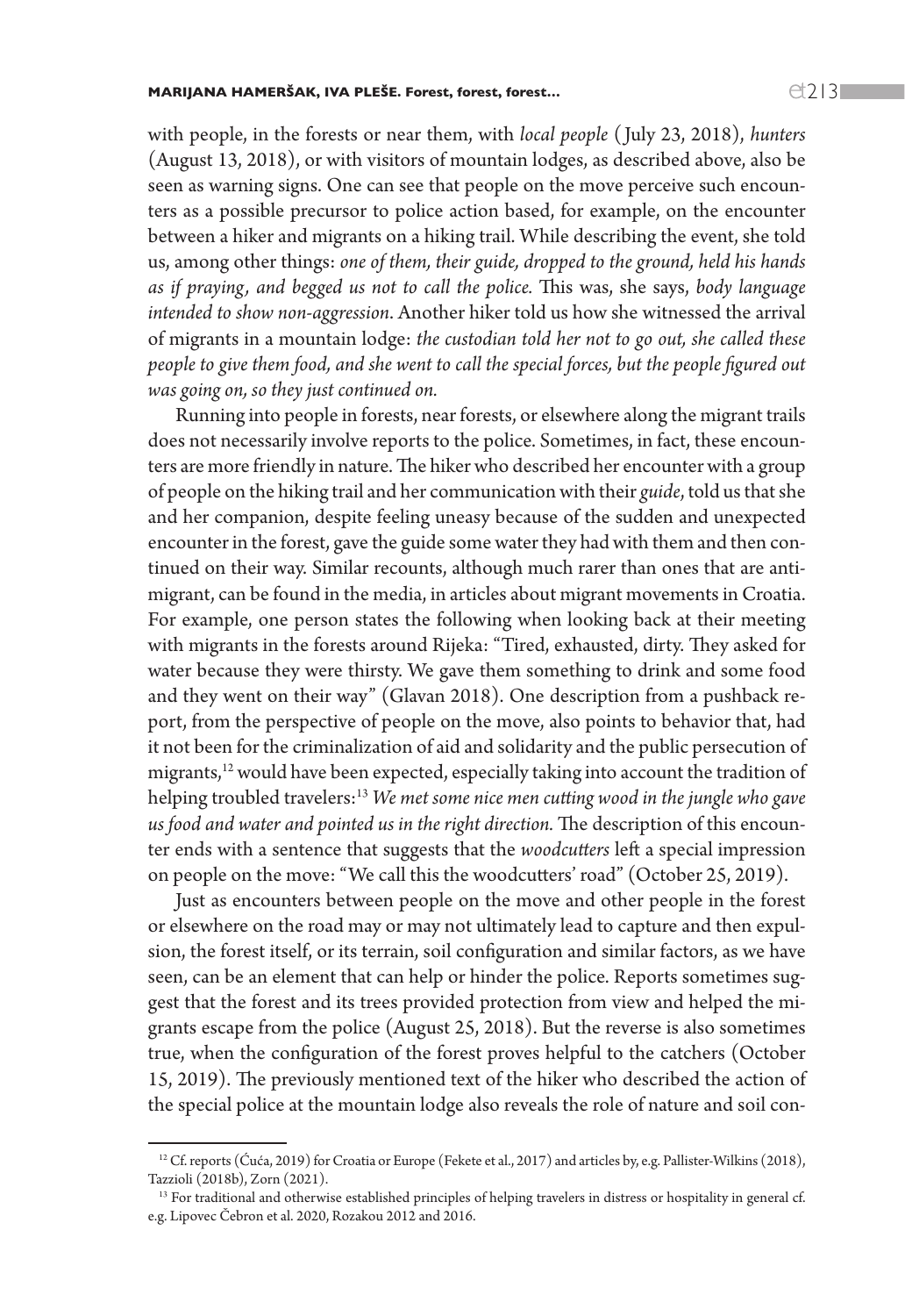figuration, this time in catching people: "They ran out with batons yelling 'lay on the ground' and started beating them. The refugees began to flee, at which point one (or more) police officers started firing from their weapons, above their heads. In that insane situation, overcome with fear, one of the refugees ran down the ravine and, according to an eyewitness, injured himself quite badly (we can't be sure how extensive the injuries were because none of us were allowed to leave the lodge after that) – and was one of the six that were captured (as we learned from the special forces later and during the next day)" (s. n. 2019).

After capture, which is often accompanied by shouting and shooting in the air ( January 5, 2019), the location of the "encounter" with the police turns into a place of further police treatment of the people that were caught. We have reports of police, for example, *forcing people to kneel in the snow* ( January 5, 2019), or to *sit on the ground wet with rain* ( January 20, 2019); *questioning and searching people* (August 29, 2018), *forbidding people to speak* (August 13, 2018), *taking away documents, phones, money* and other property (October 8, 2018), *smashing phones* (August 13, 2018) and chargers, *setting fire to sleeping bags and backpacks* (March 30, 2019), *using pepper spray* (February 7, 2019) and *electric shocks* (March 26, 2019), *threatening with weapons* (October 23, 2018), *letting dogs near them* ( June 20, 2019), *physically assaulting people* (August 13, 2018) and *beating people* (October 19, 2018). While some of these elements, such as interrogation and frisking, are mostly reserved for interception and capture, some of them, such as *burning sleeping bags* (April 15, 2019) or *clothing* ( January 5, 2020), also occur during the final part of *operation pushback*  when people are literally expelled from Croatia and even more intense violence than at the location of the arrest is committed.

What follows the capture, immobilization and police treatment at the location of arrest, and before the expulsion itself, is the transfer of migrants to the green border. Sometimes it is performed as a direct transfer ( June 25, 2019), and sometimes it includes additional "stops," a police station or, for example, an improvised structure, a *garage* which, as one of the reports states, *is used to detain people on the move, especially when performing a pushback*. *It is dirty, there is no water nor food, no toilets, only dirty bottles on the cold, bare concrete ground* (March 15, 2019).14 Sometimes the *transfer* starts outside Croatia, in Slovenia (September 8, 2020) or Italy (August 5, 2019) and afterwards, in a so-called chain pushback, it includes several stops, for example, a *camp* in Italy (August 5, 2019), a police station in Slovenia, followed by a location where the Slovenian police hands the people over to the Croatian police, then a police station in Croatia ( January 5, 2020), etc. The ride in the police van itself, which is often described as wild and reckless, with a lot of acceleration and sudden braking in the reports (October 16, 2020), takes less time when the people on the move are caught near the border and the locations on the green border that are "reserved" for expulsion, and longer when people are caught deeper in the territory of Croatia or have already reached the border with Slovenia ( January 5, 2020). The driving style that causes *nausea and vomiting* in passengers ( January 10, 2019) and other actions

<sup>&</sup>lt;sup>14</sup> For more info, cf. the text "Garaža za mučenje migranata" (Garage for Torturing Migrants) (Perić 2019).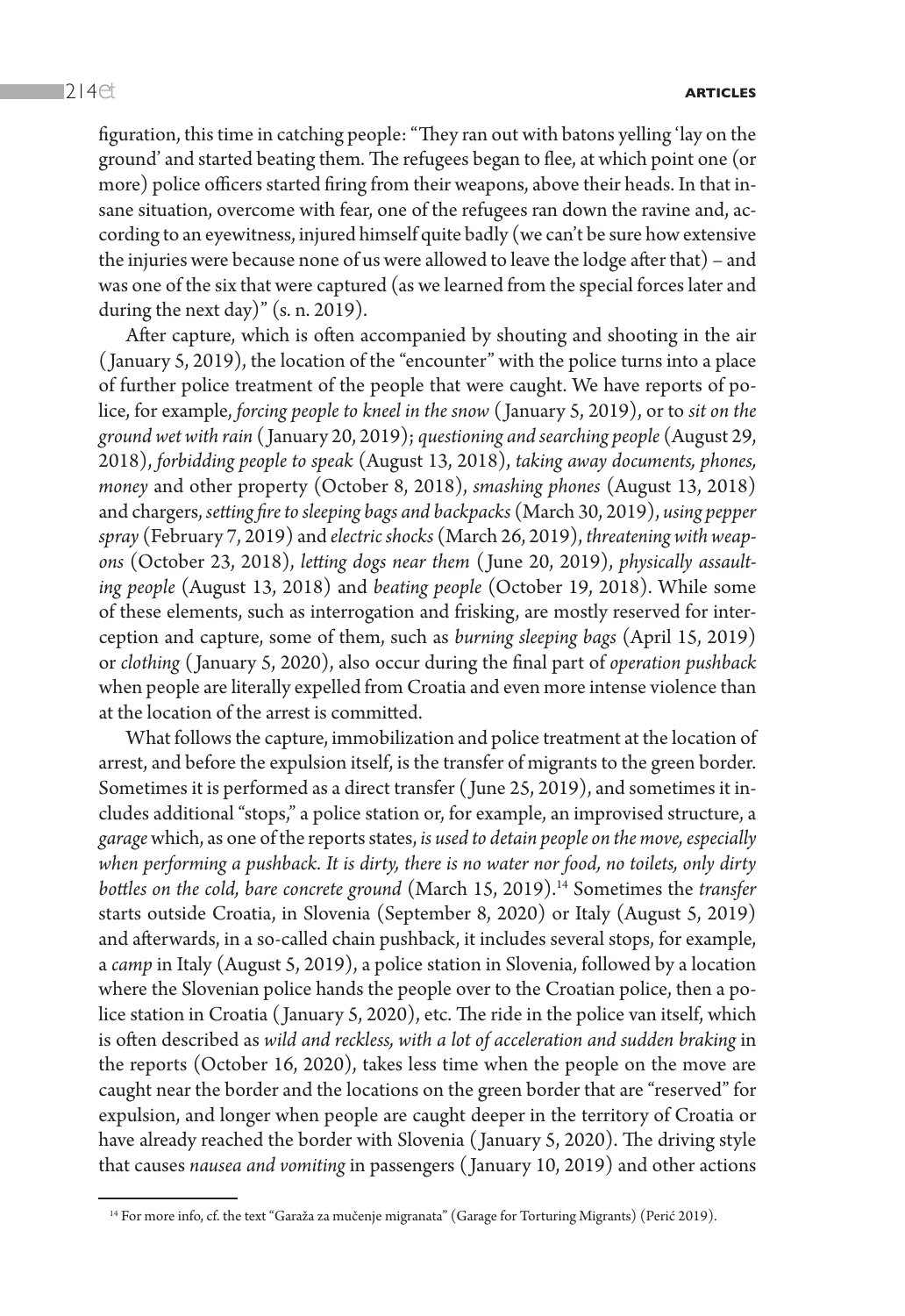such as additionally *cooling the air in the van* during the cold months in winter (February 6, 2019) imply treatment aimed at intentional exhaustion and torture.

The final act of expulsion begins with removing people from the van at the green border where, for example, according to reports, a larger or smaller group of *people in black uniforms* waits for them (October 26, 2019) *with masks covering their faces*  ( January 10, 2019), and *batons* or other types of weapons, such as *branches* as handy weapons taken from nature (October 22, 2019). Descriptions of violent expulsion are numerous, difficult and nauseating, and often differ only in minute details. After being thrown out of the van, the people *pass through a police corridor* one by one (October 15, 2019) or *enter a police circle* (February 27, 2019) and are *hit with fists, hands, feet and batons* (February 6, 2019). And after they are run off from that location, they sometimes have to go back again, wet, frostbitten, tired, and disoriented, as described in the following report: *The three of them ran about 50 meters, then stopped and hid themselves. They waited for the officers to leave and then returned to the pushback*  location to take their backpacks out of the river where the officers had thrown them. When *they were on the other side of the border again, they saw a car coming to the same place and the police beating three other people* (February 6, 2019).

During pushbacks, as the previous quote suggests, the natural location where the pushback takes place is used. People are thus forced into *water* – *a river* ( June 25, 2019), *a small river* (December 8, 2019) or *a stream* ( January 10, 2019) – which also represents the border they have to cross and another location of violence: *officers force them to move towards the stream, hit their legs and backs with batons to make them go faster* ( January 29, 2019) or *kick them into the river, shouting Go Bosnia! Fuck you!* ( January 5, 2019). Even those who *manage to escape the officers and thus avoid their blows, still fall into the water when fleeing* ( January 18, 2019). Aside from water as a natural barrier that supports the violent action of uniformed people, other tools from nature are also mentioned in the reports, such as cut trees used to stop people who try to run: "The first police officer starts beating you. And you run. And you don't see the obstacle here and you fall down and the other starts beating you" ( June 25, 2019). In this manner, other elements from nature, along with rivers, streams or steep hills at the border line where people are pushed, are transformed into "natural tool of assistance for the police officers," which is a description of the landscape along the border from one of the activist reports on pushbacks in which the role of nature in the expulsion of migrants from Croatia to Bosnia and Herzegovina and Serbia is emphasized (Augustova et al. [2018]: 12).

However, regardless of the role of nature in violence against migrants and its prominence, it should be emphasized that in all of the cases mentioned, other people are the primary and unambiguous agent committing violence against migrants, monitoring them, intercepting, capturing and expelling them, and by doing so they put them in perilous situations. In contrast, in some cases it is more difficult to discern the role of man, and thus the role of society and politics, in the suffering that is related to nature. For instance, when pushback reports describe cold and snowy conditions, they are not automatically associated with human activity, but are perceived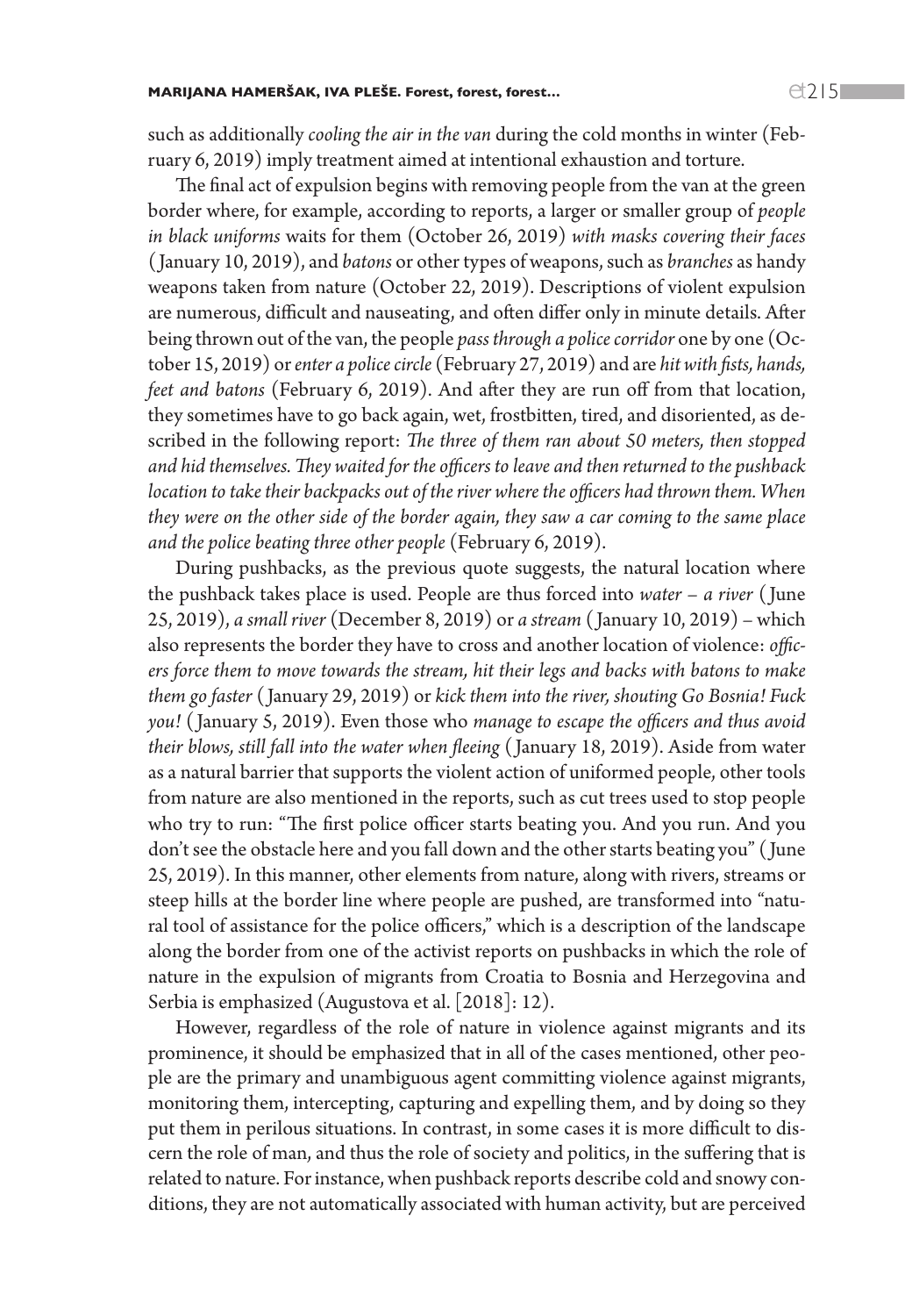as limitations on movement imposed by nature: *it was very difficult to walk because the snow was half a meter high* ( January 16, 2019). Due to the extreme cold, taking a break becomes dangerous, and *drinking water freezes* ( January 10, 2019). One of the reports states "*we would melt the snow to drink the water*" ( January 10, 2019). *Wet clothes, shoes, personal belongings, even sleeping bags* ( January 18, 2019) represent the marks of nature on the arduous journey, but also on its stops and locations where migrants have to wait: whether waiting for a guide, smuggler, or better weather conditions in a Croatian forest or waiting and preparing for another *game* in a Bosnian forest where they also sleep on the ground, warm themselves by the fire, lack food, and get wet in the snow and rain. We dedicate the concluding part of this paper to the often seemingly non-existent role of man and the blurred chains of responsibility in the suffering on the migrant journey in "nature."

## Forests of suffering

On Saturday, August 11, 2018, a group of people arrived on foot in Drežnica, a village on the southeastern border of Gorski Kotar towards Lika in Croatia, bought some basic groceries and water in a local store and continued further west. By evening, however, they "only reached the hamlet of Tomići and decided to spend the night in the woods 5 kilometers away" (Aljazeera 2018a). A landslide occurred at the site during the night, killing two young men from the group. One, who was hit in the chest and abdomen according to the coroner, was killed on the spot, and the other subsequently bled to death. The cause of death of these two young men would be treated as an accident in official statistics. Violent death, even one caused by an accident, unlike so-called natural death, is a consequence of an "action of some external cause" (Erceg and Miler Knežević 2019: 11). In the case of the migrants from the Drežnica forest, the landslide was triggered, according to one interpretation, by rain (Aljazeera 2018a), and according to another, by an animal (Karakaš Jakubin 2018), which are both natural elements and thus natural causes of death.

Weather conditions, vegetation, terrain configuration, wild animals, insects, etc., are all considered "natural elements," in contrast to social and cultural elements of the world in which we live and are, to a large extent, independent of them. Unlike the direct violence of the security-repressive apparatus in which the human role is clearly visible, the responsibility for injuries and deaths in the environment of nature is not attributed to human action. The suffering of migrants in nature – of which death is only the most extreme – is interpreted as a consequence of nature and the conditions in which people on the move have found themselves. Thus, the television report, based on which we described one part of the journey and suffering of a group of migrants near Drežnica, singles out nature, more precisely the forest, as a source of danger to those who are not used to it, and notes that the forest, "although it appears tame," is actually "very dangerous especially in times of rain. Landslides and falling trees are an everyday occurrence (…) and it is practically impossible to pass through these forests and survive in them during the winter" (Aljazeera 2018a).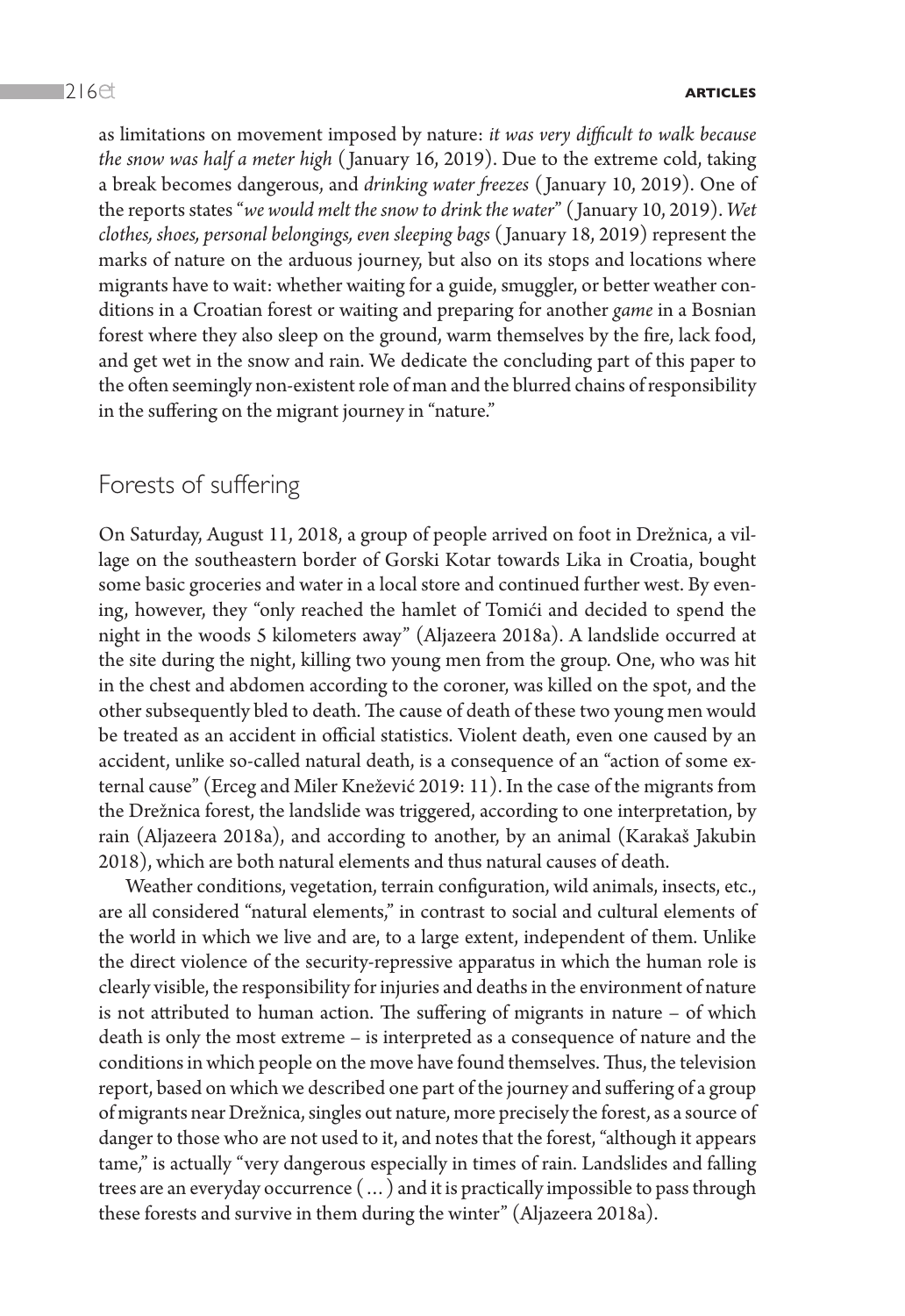What the discourse on the vulnerability of migrants to *nature*, for example from the *Balkan winter* as their *enemy* (SRNA 2020) or *numerous rivers* as *insurmountable obstacles* to migrant movement (Aljazeera 2018b), does not recognize, even from a position of humanistic empathy which strives for benevolence towards people on the move, are the causes of why migrants find themselves in nature in the first place. Why do migrants walk the forest roads for days? Why do they use caves and foothills as shelters? Why do they wade through rivers or swim across them tied with ropes? And finally, why did so many of them drown in rivers on their way through Croatia, die in a fall, or die of hypothermia and exhaustion?<sup>15</sup>

Although, at first glance, it seems that people on the move choose the forest as the place and route of their movement of their own volition, they are pushed and expelled into these forests by exclusionary policies (border systems and hierarchies of affiliation and citizenship, visa regimes, asylum systems, etc.). They are consciously and deliberately left to that potentially perilous nature, or rather, delivered into it. Thus, the elements of nature, along with the interventions and surveillance and capture systems discussed in this text, even when they have nothing to do with social elements at first glance, prove to be closely related to human action and a part of the social and political production of exposing migrants to potentially dangerous nature (Schindel 2019). This, ultimately, classifies forests in Croatia as weaponized landscapes of exclusion and death, such as the desert (e.g., De León 2015), mountain (Del Biaggio et al. 2020), maritime (e.g., Albahari 2015) or archipelago (Mountz 2017) landscapes on some other meridians. To put it concisely, they are landscapes that are reshaped and used as one more weapon in the obsessive "fight" against "illegal migration." This function, however, is hidden behind, for example, the previously highlighted occasional rescue operations, as well as behind the dehistoricized and depoliticized constructs of "nature." Such generally accepted understandings of nature, as summarized by Estela Schindel (2019), obscure the moral responsibility of individuals, policies, and societies for the suffering of migrants in nature by linking that suffering to supposedly neutral natural forces. But what is presented as a neutral natural environment, as we have tried to show in this text, is an active factor of mobilization for the purpose of exclusion and removal of the unwanted.

Translated by Juraj Šutej

## REFERENCES

- Agier, Michel, Yasmine Bouagga, Maël Galisson, Cyrille Hanappe, Mathilde Pette and Philippe Wannesson. 2019. *The Jungle. Calais's Camps and Migrants*. Cambridge and Medford: Polity Press. https://doi.org/10.3917/puf. agier.2018.01
- Albahari, Maurizio. 2015. *Crimes of Peace. Mediterranean Migrations at the World's Deadliest Border.* Philadelphia: University of Pennsylvania Press.

<sup>&</sup>lt;sup>15</sup> See the Map Border Deaths along the Balkan Migratori Trail: https://erim.ief.hr/publikacije/map-of-borderdeaths/.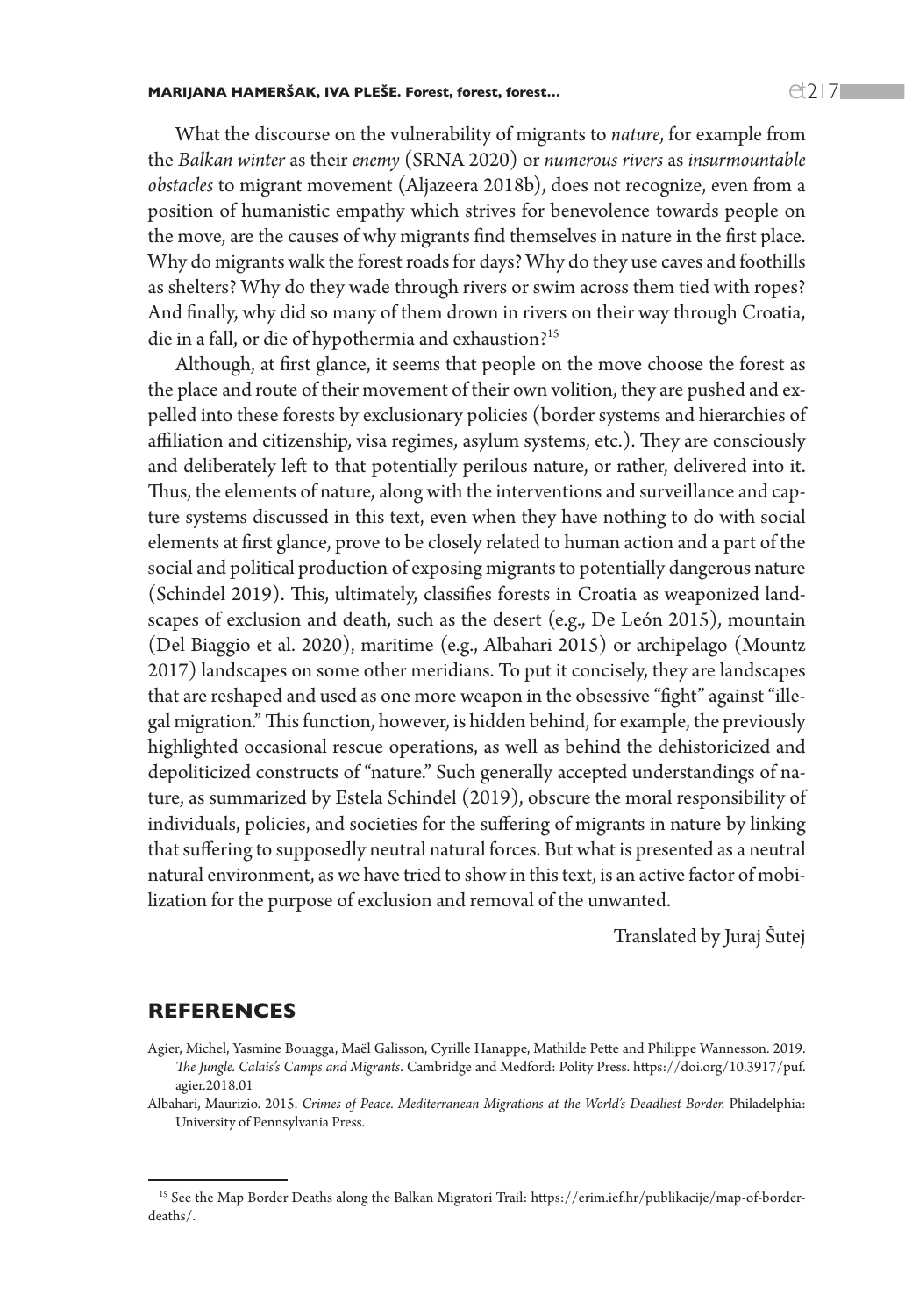- Aljazeera. 2018a. "Drežnica. Pogibja migranata u odronu šume i kamenja" (Drežnica. Migrants Die in Landslide and Rockslide). *Aljazeera*, August 13. [https://balkans.aljazeera.net/videos/2018/08/13/dreznica-pogibja-migra](https://balkans.aljazeera.net/videos/2018/08/13/dreznica-pogibja-migranata-u-odronu-sume-i-kamenja)[nata-u-odronu-sume-i-kamenja](https://balkans.aljazeera.net/videos/2018/08/13/dreznica-pogibja-migranata-u-odronu-sume-i-kamenja) (accessed 6. 4. 2021.).
- Aljazeera. 2018b. "Kako izgleda opasna izbjeglička ruta preko BiH i Hrvatske" (What a dangerous refugee route through B&H and Croatia looks like). *Aljazeera*, May 9. [https://balkans.aljazeera.net/videos/2018/05/09/](https://balkans.aljazeera.net/videos/2018/05/09/kako-izgleda-opasna-izbjeglicka-ruta-preko-bih-i-hrvatske?page=1?gb=true) [kako-izgleda-opasna-izbjeglicka-ruta-preko-bih-i-hrvatske?page=1?gb=true](https://balkans.aljazeera.net/videos/2018/05/09/kako-izgleda-opasna-izbjeglicka-ruta-preko-bih-i-hrvatske?page=1?gb=true) (accessed 6. 4. 2021.).
- Andrić, Stanko. 2017. "Šuma Garavica i 'ničija zemlja' na slavonsko-turskom pograničju u 16. i 17. stoljeću" (Garavica Forest and 'No Man's Land' on the Slavonian-Turkish Border in the 16th and 17th Centuries). In *Slavonske šume kroz povijest (Slavonian Forests Through History)*. Dinko Župan and Robert Skenderović, eds. Slavonski Brod: Hrvatski institut za povijest, Podružnica za povijest Slavonije, Srijema i Baranje, 61–117.
- Are you Syrious, Centar za mirovne studije, Incijativa Dobrodošli, No Name Kitchen. 2018. *Report on Illegal Pushbacks of Refugees from the Republic Of Croatia*. [http://welcome.cms.hr/wp-content/uploads/2018/02/](http://welcome.cms.hr/wp-content/uploads/2018/02/Fourth-Report-on-Illegal-Pushbacks_01032018.pdf) [Fourth-Report-on-Illegal-Pushbacks\\_01032018.pdf](http://welcome.cms.hr/wp-content/uploads/2018/02/Fourth-Report-on-Illegal-Pushbacks_01032018.pdf) (accessed 6. 4. 2021.).
- Augustova, Karolina, Anaïs Thévenot, Jack Sapoch and Alba Diez Arrea. [2018]. "Border Violence on the Balkan Route. People Trying to Reach Asylum in the EU Violently Pushed from Croatia and Slovenia to Serbia and Bosnia-Herzegovina, May 2017 – December 2018." No Name Kitchen, SOS Velika Kladuša, Balkan Info Van. <http://www.nonamekitchen.org/reportes-de-violencia/>(accessed 6. 4. 2021.).
- Beznec, Barbara; Marc Speer and Marta Stojić Mitrović. 2016. *Governing the Balkan Route. Macedonia, Serbia and the European Border Regime*. Belgrade: Rosa Luxemburg Stiftung Southeast Europe.
- Del Biaggio, Cristina; Leila Giannetto and Camille Noûs, eds. 2020. Refugiées et montagne / Refugees and Mountain. *Journal of Alpine Research / Revue de géographie alpine*, special issue, 108–2. https://doi.org/10.4000/ rga.7267
- Border Violence Monitoring Network, s. a. Testimonies Database. [https://www.borderviolence.eu/violence-re](https://www.borderviolence.eu/violence-reports/)[ports/](https://www.borderviolence.eu/violence-reports/) (accessed 6. 4. 2021.).
- Bradarić, Branimir. 2021. "Policija spasila pothlađene migrante kod Aljmaša, među njima i djeca" (Police Rescue Hypothermic Migrants Near Aljmaš, Including Children). *Večernji list*, February 13, 2021. [https://www.ve](https://www.vecernji.hr/vijesti/policija-spasila-pothladene-migrante-kod-aljmasa-medu-njima-i-djeca-1468650)[cernji.hr/vijesti/policija-spasila-pothladene-migrante-kod-aljmasa-medu-njima-i-djeca-1468650](https://www.vecernji.hr/vijesti/policija-spasila-pothladene-migrante-kod-aljmasa-medu-njima-i-djeca-1468650) (accessed 6. 4. 2021.).
- Brakus, Ana. 2019. "'Gdje su viđeni migranti' javna FB grupa puna prijetnji koju MUP ignorira" ('Where Migrants Were Seen' – Public FB Group Full of Threats Ignored by the Ministry of the Interior). *Faktograf***,** June 11, 2019. [https://faktograf.hr/2019/06/11/gdje-su-videni-migranti-javna-fb-grupa-puna-prijetnji-koju-mup-ig](https://faktograf.hr/2019/06/11/gdje-su-videni-migranti-javna-fb-grupa-puna-prijetnji-koju-mup-ignorira/?fbclid=IwAR0JLJbJkICUY_WnN67ehZBkW4iEGS3sesb_FADfX72T9LlFvnDHA0-Vtqk)[norira/?fbclid=IwAR0JLJbJkICUY\\_WnN67ehZBkW4iEGS3sesb\\_FADf X72T9LlFvnDHA0-Vtqk](https://faktograf.hr/2019/06/11/gdje-su-videni-migranti-javna-fb-grupa-puna-prijetnji-koju-mup-ignorira/?fbclid=IwAR0JLJbJkICUY_WnN67ehZBkW4iEGS3sesb_FADfX72T9LlFvnDHA0-Vtqk) (accessed 6. 4. 2021.).
- Bužinkić, Emina and Marijana Hameršak, eds. 2018. *Formation and Disintegration of the Balkan Refugee Corridor. Camps, Routes and Borders in the Croatian Context*. Zagreb and Munich: Institute of Ethnology and Folklore Research, Centre for Peace Studies, Faculty of Political Science University of Zagreb – Centre for Ethnicity, Citizenship and Migration, bordermonitoring.eu e.V.
- Czerny, Sarah; Marijana Hameršak, Iva Pleše and Sanja Bojanić. 2021. "Can the Forests be Xenophobic? Migrant Pathways through Croatia and the Forests as Cover". Manuscript for the workshop Xenophobic Landscapes ( January 14, 2021.).
- Ćuća, Ana. 2019. *Criminalisation of Solidarity*. CROSOL and CMS. [https://www.cms.hr/system/article\\_docu](https://www.cms.hr/system/article_document/doc/616/CPS_Policy_brief_Criminalisation_of_solidarity.pdf)[ment/doc/616/CPS\\_Policy\\_brief\\_Criminalisation\\_of\\_solidarity.pdf](https://www.cms.hr/system/article_document/doc/616/CPS_Policy_brief_Criminalisation_of_solidarity.pdf) (accessed 6.4. 2021.).
- D. B. 2019. "Policija se pohvalila. Spašeno šestero iscrpljenih migranata u šumi kod Plješevice" (Police Boasts. Six Exhausted Migrants Rescued in the Forest Near Plješevica). *Dnevnik.hr*, August 7. [https://dnevnik.hr/vijesti/](https://dnevnik.hr/vijesti/hrvatska/policija-se-pohvalila-spaseno-sestero-iscrpljenih-migranata-u-sumi-kod-pljesevice---570835.html) [hrvatska/policija-se-pohvalila-spaseno-sestero-iscrpljenih-migranata-u-sumi-kod-pljesevice---570835.html](https://dnevnik.hr/vijesti/hrvatska/policija-se-pohvalila-spaseno-sestero-iscrpljenih-migranata-u-sumi-kod-pljesevice---570835.html) (accessed 6. 4. 2021.).
- De León, Jason. 2015. *The Land of Open Graves. Living and Dying on the Migrant Trail*. Oakland: University of California Press.
- Erceg, Marijan and Ana Miler Knežević. 2019. "Izvješće o umrlim osobama u Hrvatskoj u 2018. godini" (Report on Deaths in Croatia in 2018). Hrvatski zavod za javno zdravstvo (Croatian Institute for Public Health). [https://](https://www.hzjz.hr/wp-content/uploads/2019/09/Bilten__Umrli-_2018-1-1.pdf) [www.hzjz.hr/wp-content/uploads/2019/09/Bilten\\_\\_Umrli-\\_2018-1-1.pdf](https://www.hzjz.hr/wp-content/uploads/2019/09/Bilten__Umrli-_2018-1-1.pdf) (accessed 6. 4. 2021.).
- European Commission. 2015. "Communication From the Commission to the European Parliament and the Council. A European Border and Coast Guard and Effective Management of Europe's External Borders". COM(2015) 673 final. [https://eur-lex.europa.eu/legal-content/EN/TXT/PDF/?uri=CELEX:52015DC06](https://eur-lex.europa.eu/legal-content/EN/TXT/PDF/?uri=CELEX:52015DC0673&from=EN) [73&from=EN](https://eur-lex.europa.eu/legal-content/EN/TXT/PDF/?uri=CELEX:52015DC0673&from=EN) (accessed 6. 4. 2021.).
- Fassin, Didier. 2005. "Compassion and Repression. The Moral Economy of Immigration Policies in France". *Cultural Anthropology* 20/3: 362–387. https://doi.org/10.1525/can.2005.20.3.362
- Fekete, Liz, Frances Webber and Anya Edmond-Pettitt. 2017. *Humanitarianism. The Unacceptable Face of Solidarity.* London: Institute of Race Relations. [https://s3-eu-west-2.amazonaws.com/wpmedia.outlandish.com/](https://s3-eu-west-2.amazonaws.com/wpmedia.outlandish.com/irr/2017/11/10092853/Humanitarianism_the_unacceptable_face_of_solidarity.pdf) [irr/2017/11/10092853/Humanitarianism\\_the\\_unacceptable\\_face\\_of\\_solidarity.pdf](https://s3-eu-west-2.amazonaws.com/wpmedia.outlandish.com/irr/2017/11/10092853/Humanitarianism_the_unacceptable_face_of_solidarity.pdf) (accessed 6. 4. 2021.).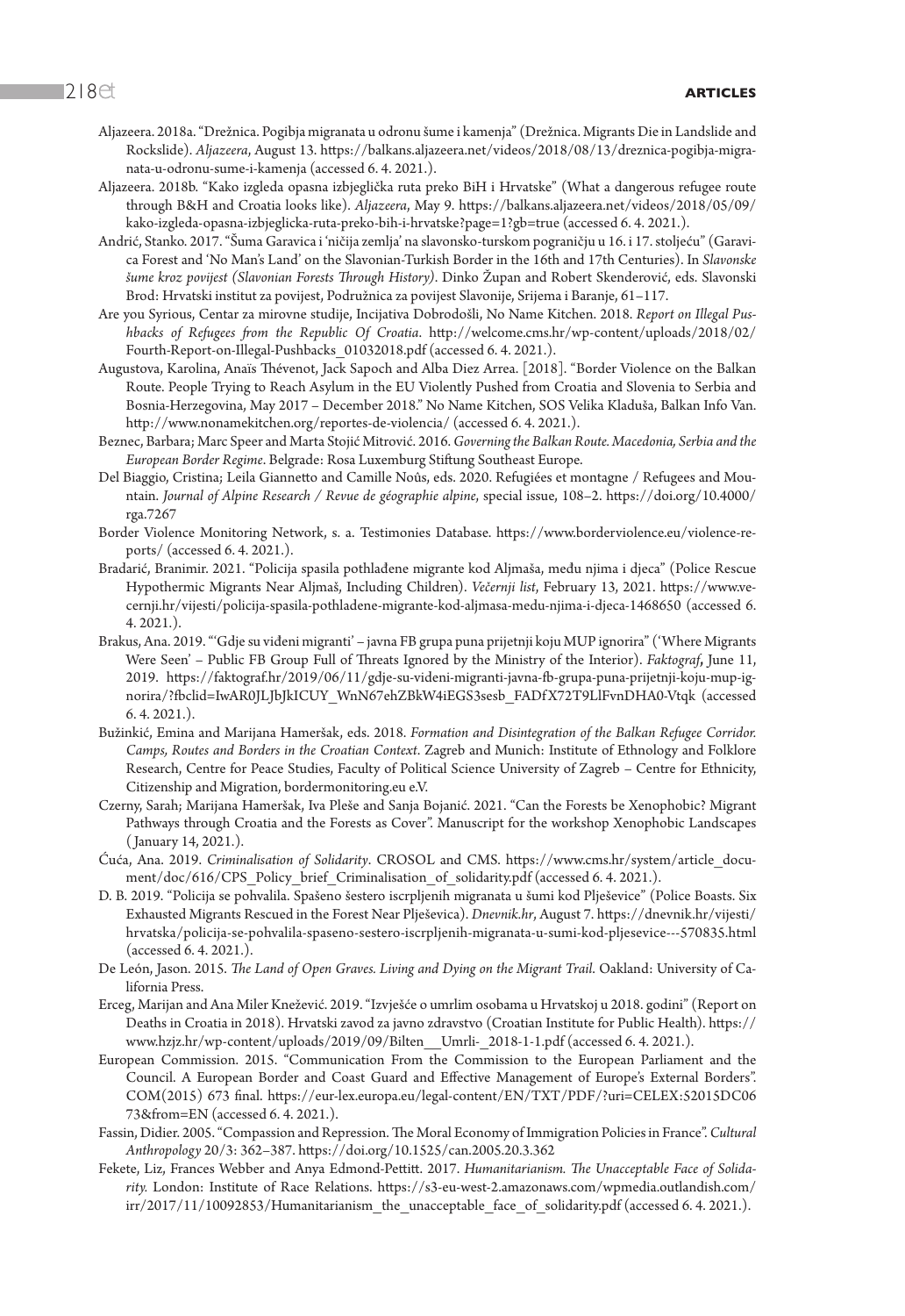### MARIJANA HAMERŠAK, IVA PLEŠE. Forest, forest, forest…  $\bigcirc$  219  $\bigcirc$  219  $\bigcirc$

- Glavan, Marinko. 2018. "'Da sam nešto i vidjela, ne bih vam rekla'. Lokalni stanovnici pomažu migrantima u šumama oko Rijeke" ('Had I seen something, I wouldn't have told you'. Locals Help Migrants in Forests Around Rijeka). *Novi list*, August 15. [https://www.novilist.hr/novosti/hrvatska/da-sam-nesto-i-vidjela-ne-bih-vam-rekla-lo](https://www.novilist.hr/novosti/hrvatska/da-sam-nesto-i-vidjela-ne-bih-vam-rekla-lokalni-stanovnici-pomazu-migrantima-u-sumama-oko-rijeke/)[kalni-stanovnici-pomazu-migrantima-u-sumama-oko-rijeke/](https://www.novilist.hr/novosti/hrvatska/da-sam-nesto-i-vidjela-ne-bih-vam-rekla-lokalni-stanovnici-pomazu-migrantima-u-sumama-oko-rijeke/) (accessed 6. 4. 2021.).
- Goreta, Mirela. 2020. "Nož pod vrat. Kolone izbjeglica prestravile Gorski kotar. Grupe naoružanih ljudi pljačkaju planinare, slučajne prolaznike, provaljuju u vikendice…" (Knife Under the Throat. Refugees Terrorizing Gorski Kotar. Groups of Armed People Robbing Hikers, Passers-by, Breaking into Vacation Homes…). *Slobodna Dalmacija*, November 16. [https://slobodnadalmacija.hr/vijesti/hrvatska/kolone-izbjeglica-prestravile-gor](https://slobodnadalmacija.hr/vijesti/hrvatska/kolone-izbjeglica-prestravile-gorski-kotar-grupe-naoruzanih-ljudi-pljackaju-planinare-slucajne-prolaznike-provaljuju-u-vikendice-1057938)[ski-kotar-grupe-naoruzanih-ljudi-pljackaju-planinare-slucajne-prolaznike-provaljuju-u-vikendice-1057938](https://slobodnadalmacija.hr/vijesti/hrvatska/kolone-izbjeglica-prestravile-gorski-kotar-grupe-naoruzanih-ljudi-pljackaju-planinare-slucajne-prolaznike-provaljuju-u-vikendice-1057938) (accessed 6. 4. 2021.).
- Hess, Sabine and Bernd Kasparek. 2019. "The Post-2015 European Border Regime. New Approaches in a Shifting Field." *Archivio Anthropologico Mediterraneo* 22/21(2). <http://journals.openedition.org/aam/1812> (accessed 6. 4. 2021.). https://doi.org/10.4000/aam.1812
- HINA. 2020. "Ničeno: Pritisak migranata na hrvatsku granicu bit će jednak, s obzirom da je jednaki broj migranata, ali da su fizički nešto bliže granici" (Ničeno: The pressure of migrants on the Croatian border will remain the same, given that the number of migrants is the same, but that they are physically somewhat closer to the border). *Slobodna Dalmacija*, October 1. [https://slobodnadalmacija.hr/vijesti/hrvatska/niceno-pritisak-mi](https://slobodnadalmacija.hr/vijesti/hrvatska/niceno-pritisak-migranata-na-hrvatsku-granicu-bit-ce-jednak-s-obzirom-da-je-jednaki-broj-migranata-ali-da-su-fizicki-nesto-blize-granici-1048082)[granata-na-hrvatsku-granicu-bit-ce-jednak-s-obzirom-da-je-jednaki-broj-migranata-ali-da-su-fizicki-nesto-bli](https://slobodnadalmacija.hr/vijesti/hrvatska/niceno-pritisak-migranata-na-hrvatsku-granicu-bit-ce-jednak-s-obzirom-da-je-jednaki-broj-migranata-ali-da-su-fizicki-nesto-blize-granici-1048082)[ze-granici-1048082](https://slobodnadalmacija.hr/vijesti/hrvatska/niceno-pritisak-migranata-na-hrvatsku-granicu-bit-ce-jednak-s-obzirom-da-je-jednaki-broj-migranata-ali-da-su-fizicki-nesto-blize-granici-1048082) (accessed 6. 4. 2021.).
- Huysmans, Jeff. 2006. *The Politics of Insecurity. Fear, Migration and Asylum in the EU*. London, New York: Routledge. https://doi.org/10.4324/9780203008690
- Karakaš Jakubin, Hajdi. 2018. "Foto: Reporteri Jutarnjeg na mjestu strašne tragedije kod Ogulina. Na dvojicu mladića usred noći srušila se stijena i smrskala ih" (Photo: Jutarnji Reporters at the Site of Terrible Tragedy Near Ogulin. A Boulder Collapsed on Two Young Men in the Middle of the Night and Crushed Them). *Jutarnji list*, August 12. [https://www.jutarnji.hr/vijesti/hrvatska/foto-reporteri-jutarnjeg-na-mjestu-strasne-tragedije](https://www.jutarnji.hr/vijesti/hrvatska/foto-reporteri-jutarnjeg-na-mjestu-strasne-tragedije-kod-ogulina-na-dvojicu-mladica-usred-noci-srusila-se-stijena-i-smrskala-ih-7714677)[kod-ogulina-na-dvojicu-mladica-usred-noci-srusila-se-stijena-i-smrskala-ih-7714677](https://www.jutarnji.hr/vijesti/hrvatska/foto-reporteri-jutarnjeg-na-mjestu-strasne-tragedije-kod-ogulina-na-dvojicu-mladica-usred-noci-srusila-se-stijena-i-smrskala-ih-7714677) (accessed 6. 4. 2021.).
- Karamanidou, Lena and Bernd Kasparek. 2018. "Border Management and Migration Control in the European Union". *Respond Working Papers Paper* 14.
- Klepac, Dušan. 1997. *Iz šumarske povijesti Gorskoga kotara u sadašnjost* (From the Forestry History of Gorski Kotar to the Present). Hrvatske šume: Zagreb.
- Kolar-Dimitrijević, Mira. 2008. "Kratak osvrt na povijest šuma Hrvatske i Slavonije od 1850. godine do Prvoga svjetskog rata" (A Brief Review of the History of the Forests of Croatia and Slavonia from 1850 to the First World War). *Ekonomska i ekohistorija* 4/4: 71–93.
- Lipovec Čebron, Uršula, Eva Fekonja and Tina Ivnik. 2020. "Criminalized hospitality: The case of Velika Kladuša". *Glasnik Etnografskog instituta SANU* 66/2: 397–418. [http://www.doiserbia.nb.rs/img/doi/0350-](http://www.doiserbia.nb.rs/img/doi/0350-0861/2020/0350-08612002397L.pdf) [0861/2020/0350-08612002397L.pdf](http://www.doiserbia.nb.rs/img/doi/0350-0861/2020/0350-08612002397L.pdf) (accessed 6. 4. 2021.). https://doi.org/10.2298/GEI2002397L
- Milošević, Slobodan D. 1981. *Izbeglice i preseljenici na teritoriji okupirane Jugoslavije 1941. 1945. godine* (Refugees and Migrants on the Territory of Occupied Yugoslavia in 1941–1945). Belgrade: IRO Narodna knjiga and Institut za savremenu istoriju.
- Miljuš, Dušan. 2020. "Svakodnevno stižu stotine migranata. Posječeno 10-ak km šume uz granicu kako bi hrvatska policija nadzirala izbjeglice" (Hundreds of Migrants Arriving Every Day. About 10 km of Forest Along the Border Cut Down so the Croatian Police Can Monitor Refugees). *Jutarnji list*, June 9. [https://www.jutarnji.](https://www.jutarnji.hr/vijesti/hrvatska/svakodnevno-stizu-stotine-migranata-posjeceno-10-ak-km-sume-uz-granicu-kako-bi-hrvatska-policija-nadzirala-izbjeglice-10385893) [hr/vijesti/hrvatska/svakodnevno-stizu-stotine-migranata-posjeceno-10-ak-km-sume-uz-granicu-kako-bi-hr](https://www.jutarnji.hr/vijesti/hrvatska/svakodnevno-stizu-stotine-migranata-posjeceno-10-ak-km-sume-uz-granicu-kako-bi-hrvatska-policija-nadzirala-izbjeglice-10385893)[vatska-policija-nadzirala-izbjeglice-10385893](https://www.jutarnji.hr/vijesti/hrvatska/svakodnevno-stizu-stotine-migranata-posjeceno-10-ak-km-sume-uz-granicu-kako-bi-hrvatska-policija-nadzirala-izbjeglice-10385893) (accessed 6. 4. 2021.).
- Mountz, Alison. 2017. "Shrinking Spaces of Asylum. Vanishing Points where Geography is Used to Inhibit and Undermine Access to Asylum". *Australian Journal of Human Rights* 19/3: 29–50. https://doi.org/10.1080/1323- 238X.2013.11882133
- Mrvoš, Vladimir. 2018. "Nepozvani gosti u susjedstvu. Migranti demolirali planinarski dom Risnjak i vikendice kod Gornjeg Jelenja" (Uninvited Guests in the Vicinity. Migrants Demolish the Risnjak Mountain Lodge and Vacation Homes Near Gornje Jelenje). *Novi list*, December 6. [https://www.novilist.hr/novosti/crna-kronika/](https://www.novilist.hr/novosti/crna-kronika/nepozvani-gosti-u-susjedstvu-migranti-demolirali-planinarski-dom-risnjak-i-vikendice-kod-gornjeg-jelenja/) [nepozvani-gosti-u-susjedstvu-migranti-demolirali-planinarski-dom-risnjak-i-vikendice-kod-gornjeg-jelenja/](https://www.novilist.hr/novosti/crna-kronika/nepozvani-gosti-u-susjedstvu-migranti-demolirali-planinarski-dom-risnjak-i-vikendice-kod-gornjeg-jelenja/) (accessed 6. 4. 2021.).
- Pallister-Wilkins, Polly. 2018. "Criminalising Assistance and Solidarity. The ERCI Case and Beyond". *Refugee Observatory*. http://refugeeobservatory.aegean.gr/en/criminalising-%CE%B1ssistanceand-solidarity-erci-caseand-beyond (accessed 6. 4. 2021.).
- Perić, Ivana. 2019. "Garaža za mučenje migranata" (Garage for Torturing Migrants). *H-Alter,* May 15. [https://](https://www.h-alter.org/vijesti/garaza-za-mucenje-migranata) [www.h-alter.org/vijesti/garaza-za-mucenje-migranata](https://www.h-alter.org/vijesti/garaza-za-mucenje-migranata) (accessed 6. 4. 2021.).
- Petranović, Damir. 2015. "Lopovi, oprez. Big Brother u hrvatskim šumama" (Thieves Beware: Big Brother in Croatian Forests). T portal, December 8. [https://www.tportal.hr/vijesti/clanak/lopovi-oprez-big-brother-u-hrvat](https://www.tportal.hr/vijesti/clanak/lopovi-oprez-big-brother-u-hrvatskim-sumama-20151208)[skim-sumama-20151208](https://www.tportal.hr/vijesti/clanak/lopovi-oprez-big-brother-u-hrvatskim-sumama-20151208) (accessed 6. 4. 2021.).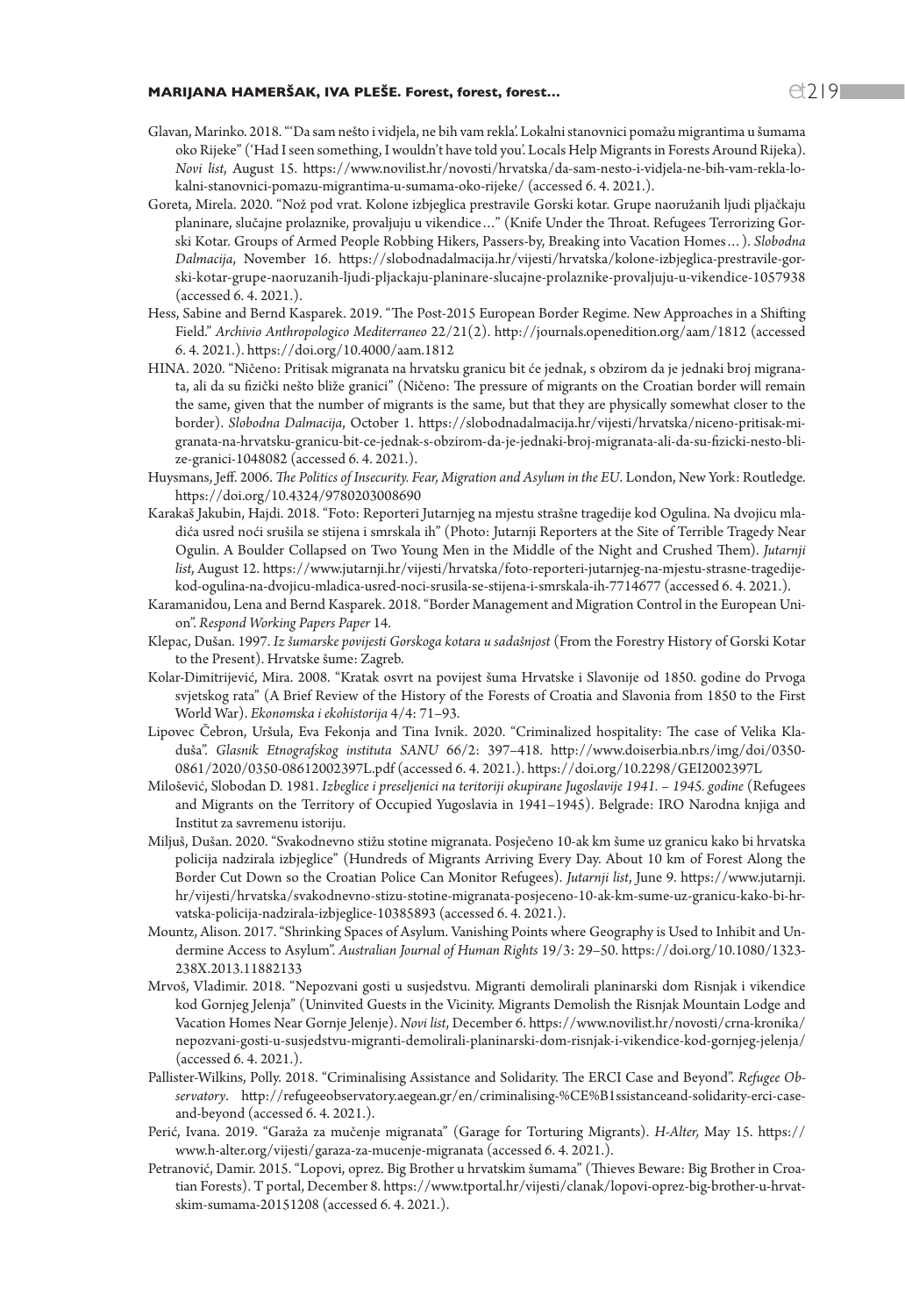- Rozakou, Katerina. 2012. "The Biopolitics of Hospitality in Greece. Humanitarianism and the Management of Refugees". *American Ethnologist* 39/3: 562–577. https://doi.org/10.1111/j.1548-1425.2012.01381.x
- Rozakou, Katerina. 2016. "Socialities of Solidarity. Revisiting the Gift Taboo in Times of Crises". *Social Anthropology*  24/2: 185–199. https://doi.org/10.1111/1469-8676.12305
- Sapoch, Jack and Hope Baker. s. a. *The Role of Technology in Illegal Push-backs from Croatia to Bosnia-Herzegovina and Serbia. Submission to the Special Rapporteur on Contemporary Forms of Racism, Xenophobia and Related Intolerance for the Report on Race, Borders, and Digital Technologies.* Border Violence Monitoring Network. [https://](https://www.ohchr.org/Documents/Issues/Racism/SR/RaceBordersDigitalTechnologies/Border%20Violence%20Monitoring%20Network.pdf) [www.ohchr.org/Documents/Issues/Racism/SR/RaceBordersDigitalTechnologies/Border%20Violence%20](https://www.ohchr.org/Documents/Issues/Racism/SR/RaceBordersDigitalTechnologies/Border%20Violence%20Monitoring%20Network.pdf) [Monitoring%20Network.pdf](https://www.ohchr.org/Documents/Issues/Racism/SR/RaceBordersDigitalTechnologies/Border%20Violence%20Monitoring%20Network.pdf) (accessed 6. 4. 2021.).
- Schindel, Estela. 2019. "Death by 'Nature'. The European Border Regime and the Spatial Production of Slow Violence". *Politics and Space*. <https://journals.sagepub.com/doi/abs/10.1177/2399654419884948> (accessed 6. 4. 2021.). https://doi.org/10.1177/2399654419884948
- s. n. 2019. "Na strani zvijeri (Pismo planinara)" (On the Side of Beasts Letter from a Hiker). *H-Alter*, June 18. <https://www.h-alter.org/vijesti/na-strani-zvijeri> (accessed 6. 4. 2021.).
- SRNA. 2020. "Balkanska zima neprijatelj migranata" (Balkan Winter Enemy of Migrants). N1, December 4. <https://ba.n1info.com/vijesti/a492405-ap-balkanska-zima-neprijatelj-migranata/>(accessed 6. 4. 2021.).
- Stojić Mitrović, Marta, Nidžara Ahmetašević, Barbara Beznec and Andrej Kurnik. 2020. *Dark Sides of Europeanization.* Serbia, Bosnia and Herzegovina and the European Border Regime. Belgrade and Ljubljana: Rosa-Luxemburg-Stiftung SEE and Inštitut Časopis za kritiko znanosti. [https://www.rosalux.rs/sites/default/files/publi](https://www.rosalux.rs/sites/default/files/publications/MITROVIC_Dark_Sides_of_EU_.pdf)[cations/MITROVIC\\_Dark\\_Sides\\_of\\_EU\\_.pdf](https://www.rosalux.rs/sites/default/files/publications/MITROVIC_Dark_Sides_of_EU_.pdf) (accessed 6. 4. 2021.).
- *Strategija integriranog upravljanja granicom* (Integrated Border Management Strategy). *Official gazette "Narodne novine"* 91/19. [https://narodne-novine.nn.hr/clanci/sluzbeni/full/2019\\_09\\_91\\_1802.html](https://narodne-novine.nn.hr/clanci/sluzbeni/full/2019_09_91_1802.html) (accessed 6. 4. 2021.).
- Tazzioli, Martina. 2018a. "Spy, Track and Archive. The temporality of Visibility in Eurosur and Jora". *Security Dialogue* 49/4: 272-288. https://doi.org/10.1177/0967010618769812
- Tazzioli, Martina. 2018b. "Crimes of Solidarity. Migration and Containment through Rescue" *Radical Philosophy.* <https://www.radicalphilosophy.com/commentary/crimes-of-solidarity> (accessed 6. 4. 2021.).
- The Asylum Work Group and the Counselling Office of Workers. 2020. *Information Submitted under Article 20 of the Convention against Torture and Other Cruel, Inhuman or Degrading Treatment or Punishment Regarding Slovenia's Responsibility for the Torture of Migrants Pushed Back to Croatia*. [https://drive.google.com/file/d/1RK69OQlI](https://drive.google.com/file/d/1RK69OQlIWXEE8FOcnfJAYUAA9JL6nFep/view) [WXEE8FOcnf JAYUAA9JL6nFep/view](https://drive.google.com/file/d/1RK69OQlIWXEE8FOcnfJAYUAA9JL6nFep/view) (accessed 6. 4. 2021.).
- Večernji list. 2020. "Razbijen dobro organizirani lanac krijumčara. Prebacivali su migrante iz BiH u Hrvatsku" (Wellorganized Smuggling Ring Busted. Used for Transferring Migrants from B&H to Croatia). *Večernji list*, May 19, 2020. [https://www.vecernji.hr/vijesti/u-zagrebu-otkriveno-zlocinacko-udruzenje-ilegalno-prebacivali](https://www.vecernji.hr/vijesti/u-zagrebu-otkriveno-zlocinacko-udruzenje-ilegalno-prebacivali-migrante-iz-bih-u-hrvatsku-1403569)[migrante-iz-bih-u-hrvatsku-1403569](https://www.vecernji.hr/vijesti/u-zagrebu-otkriveno-zlocinacko-udruzenje-ilegalno-prebacivali-migrante-iz-bih-u-hrvatsku-1403569) (accessed 6. 4. 2021.).
- Vijesti.hr. 2019. "Dramatično spašavanje. Migranti zapeli u dubokom snijegu, policajci na rukama nosili pothlađenu djecu" (Dramatic Rescue. Migrants Stuck in Deep Snow, Police Officers Carry Hypothermic Children in Their Arms). *Rtl*, January 16. [https://www.rtl.hr/vijesti-hr/novosti/hrvatska/3321993/krenuli-iz-bih-pjesice-pre](https://www.rtl.hr/vijesti-hr/novosti/hrvatska/3321993/krenuli-iz-bih-pjesice-preko-pljesevice-mali-migranti-promzrli-i-kolabirali-odvezli-ih-u-gospicku-bolnicu/)[ko-pljesevice-mali-migranti-promzrli-i-kolabirali-odvezli-ih-u-gospicku-bolnicu/](https://www.rtl.hr/vijesti-hr/novosti/hrvatska/3321993/krenuli-iz-bih-pjesice-preko-pljesevice-mali-migranti-promzrli-i-kolabirali-odvezli-ih-u-gospicku-bolnicu/) (accessed 6. 4. 2021.).
- Vlašić, Anđelko. 2019. "Stanje šuma u Slavoniji za osmanske vladavine (1526. 1691.)" (The State of Forests in Slavonia During Ottoman Rule (1526–1691)). In *Prema povijesti slavonskih šuma* (According to the History of Slavonian Forests)*.* Robert Skenderović and Dinko Župan, ed. Slavonski Brod: Hrvatski institut za povijest, Podružnica za povijest Slavonije, Srijema i Baranje, 70–90.
- Vlada Republike Hrvatske (Croatian Government). 2014. "Odluka o zaprječivanju cestovnih komunikacija i putova na državnoj granici s Bosnom i Hercegovinom i Republikom Srbijom" (Decision on Obstruction of Road Communications and Paths on the State Border with Bosnia and Herzegovina and the Republic of Serbia). *Official gazette "Narodne novine"* 55/14. [https://narodne-novine.nn.hr/clanci/sluzbeni/2014\\_05\\_55\\_1036.](https://narodne-novine.nn.hr/clanci/sluzbeni/2014_05_55_1036.html) [html](https://narodne-novine.nn.hr/clanci/sluzbeni/2014_05_55_1036.html) (accessed 6. 4. 2021.).
- Vlada Republike Hrvatske (Croatian Government). 2018a. *XIII. Izvješće o provedbi integriranog upravljanja granicom (13th Report on the Implementation of Integrated Border Management)*. [https://vlada.gov.hr/UserDocsI](https://vlada.gov.hr/UserDocsImages//2016/Sjednice/2019/Lipanj/161%20sjednica%20VRH//161%20-%2022.1.pdf)[mages//2016/Sjednice/2019/Lipanj/161%20sjednica%20VRH//161%20-%2022.1.pdf](https://vlada.gov.hr/UserDocsImages//2016/Sjednice/2019/Lipanj/161%20sjednica%20VRH//161%20-%2022.1.pdf) (accessed 6. 4. 2021.).
- Vlada Republike Hrvatske (Croatian Government). 2018b. "Odluka o dopuni Odluke o zaprječivanju cestovnih komunikacija i putova na državnoj granici s Bosnom i Hercegovinom i Republikom Srbijom" (Decision on Amendments to the Decision on Obstruction of Road Communications and Paths on the State Border with Bosnia and Herzegovina and the Republic of Serbia). *Official gazette "Narodne novine"* 97/18. [https://narodne](https://narodne-novine.nn.hr/clanci/sluzbeni/2018_11_97_1874.html)[novine.nn.hr/clanci/sluzbeni/2018\\_11\\_97\\_1874.html](https://narodne-novine.nn.hr/clanci/sluzbeni/2018_11_97_1874.html) (accessed 6. 4. 2021.).
- Vlada Republike Hrvatske (Croatian Government). 2019. *XIII Izvješće o provedbi Strategije integriranog upravljanja granicom (13th Report on the Implementation of Integrated Border Management Strategy)*. [https://vlada.gov.hr/](https://vlada.gov.hr/UserDocsImages//2016/Sjednice/2019/Lipanj/161%20sjednica%20VRH//161%20-%2022.1.pdf)